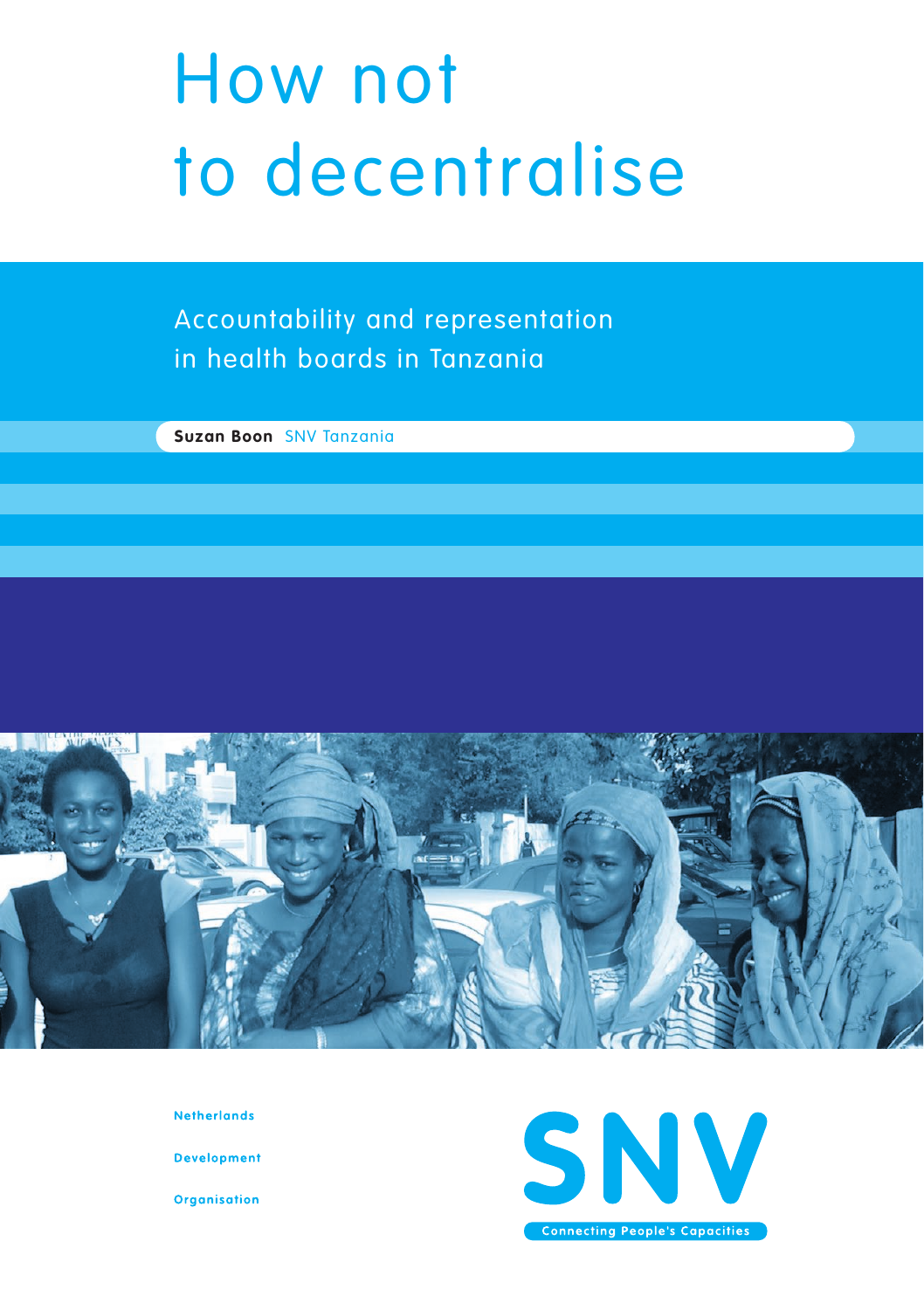#### **SNV Netherlands Development Organisation**

We help people overcome poverty in developing countries worldwide. With a global presence of 1,600 professionals in 33 countries, we build local capacity to generate employment and income opportunities for people, and improve access to basic services.

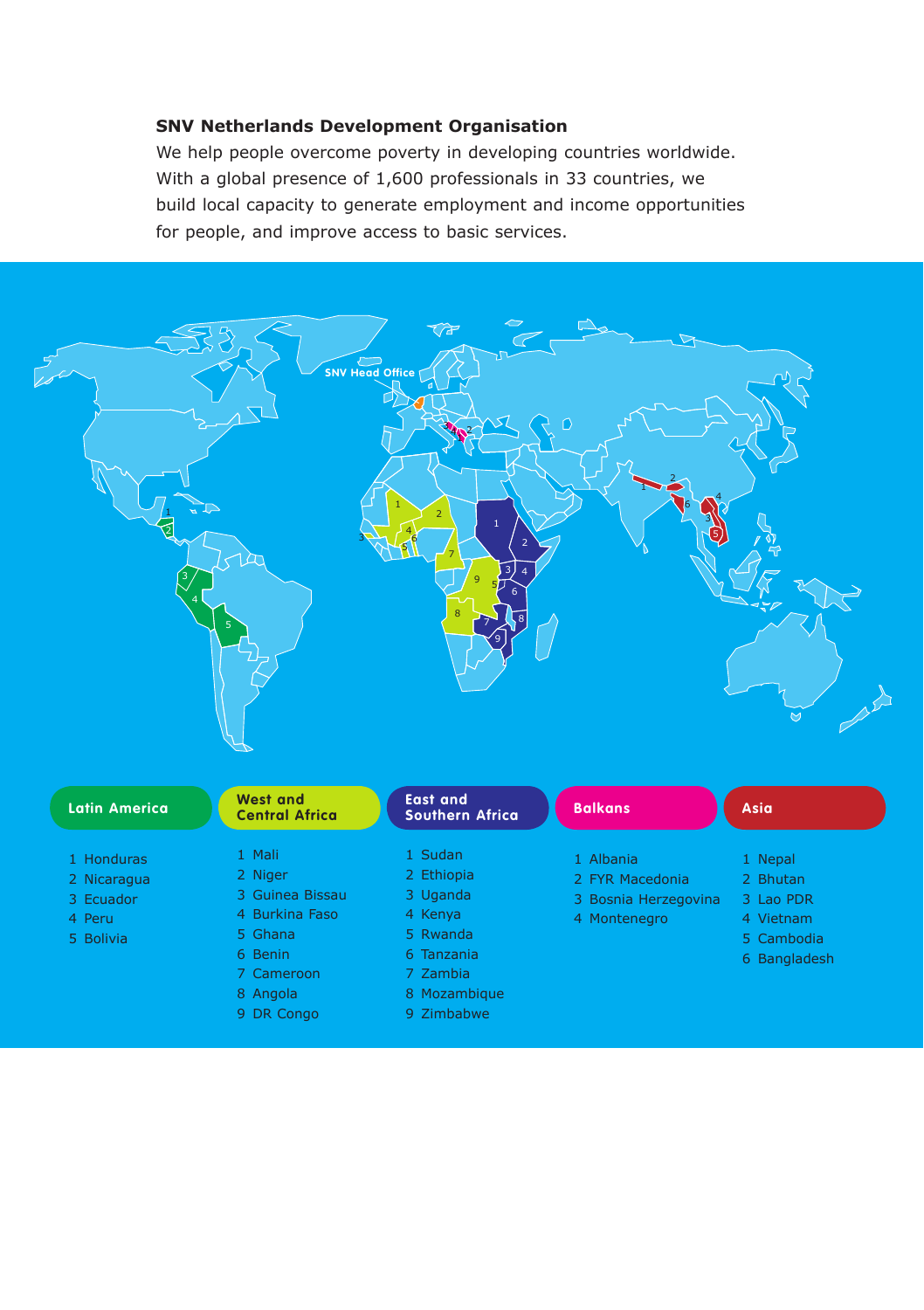### **Table of contents**

#### **Abstract 2**

- **1 Introduction 2**
- **2 Methodology 4**
- 2.1 Objectives and research questions 4
- 2.2 Data collection 6

#### **3 Findings 7**

- 3.1 Background information on establishment 7
- 3.2 Selection of members 9
- 3.3 Members' perceptions on their role 11
- 3.4 Answerability 13
- 3.5 Enforcement and sanctions 14
- 3.6 Locus of accountability 15
- **4 Conclusions and recommendations 16**

**References 19**

**Annex 1: membership in board and committees 21**

**Annex 2: format focus group interviews 23**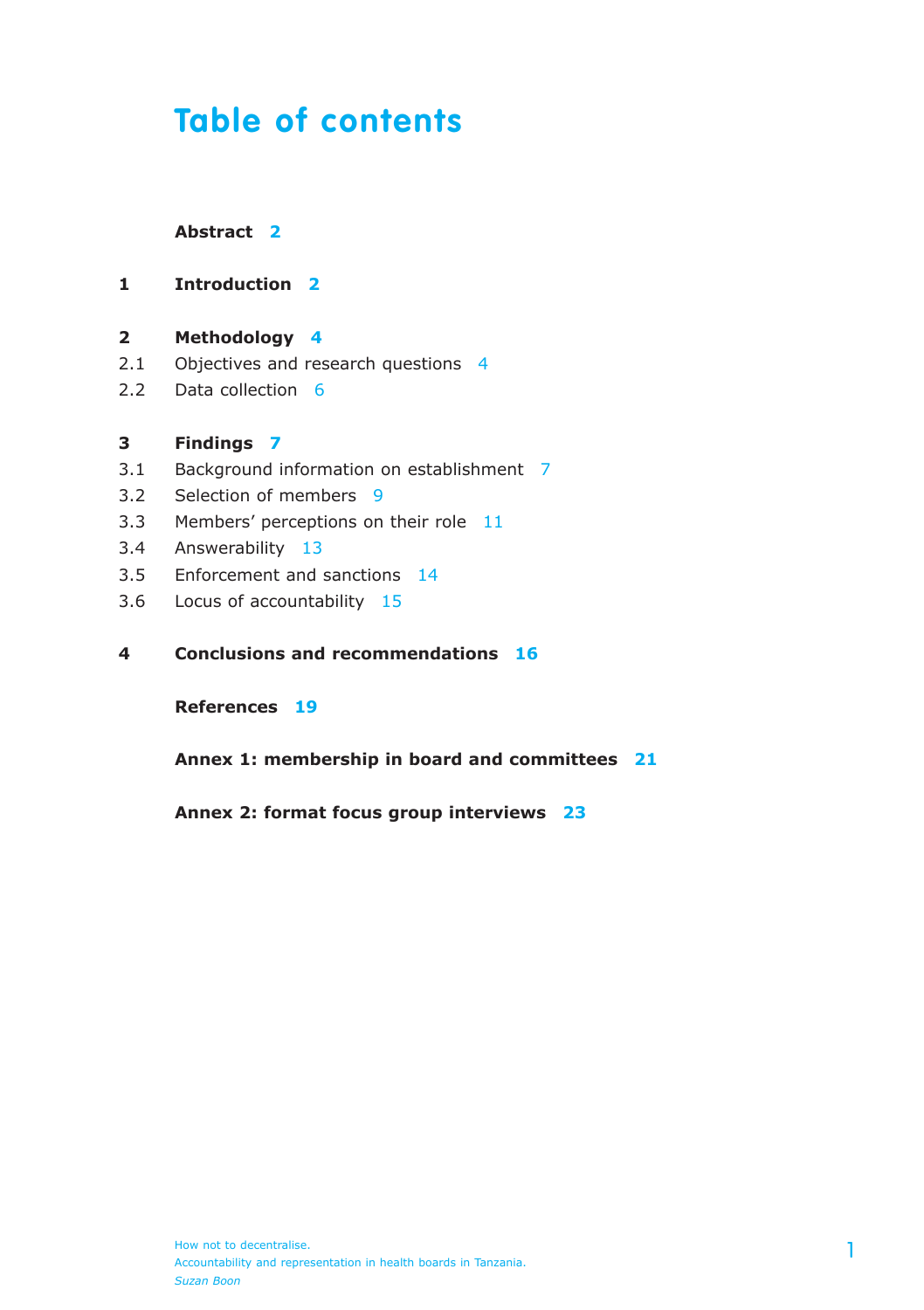### **Abstract**

**As decentralisation expands in Africa, local management structures are also likely to become more important. The paper investigates issues of representation of and accountability to users of public services in local management structures. The study challenges the assumption that user representation in such structures enables users to voice their interests and makes services better adjusted to their needs. Though the paper concentrates on health, issues raised are likely to be applicable to the delivery of other public services like water and education. The findings reveal that because selection is not democratic, representatives see themselves as primarily accountable to government and not to their communities.**

### **1 Introduction**

Since the 1990s Tanzania has engaged in a health sector reform programme with the main objective of improving service delivery. The Ministry of Health introduced the reforms after a review of the health system that revealed inefficiencies, lack of accountability, poor quality of services and under-financing. The improvement of service delivery will be achieved through "deeper partnerships with nongovernment health providers, decentralisation, community voice and enhanced skills and motivation among health workers" (GoT, 2003:1). The main strategy of the reforms is to devolve administration and management of health services to local authorities by introducing Council Health Services Boards and various Health Facility Committees that work under the local governments.

The boards and committees<sup>1</sup> have a mixed membership with government, voluntary agencies, private for-profit health providers

<sup>1</sup> Council Health Service Boards are further referred to as '(health) boards' and Health Facility Committees as 'health (facility) committees' or both as (local management) structures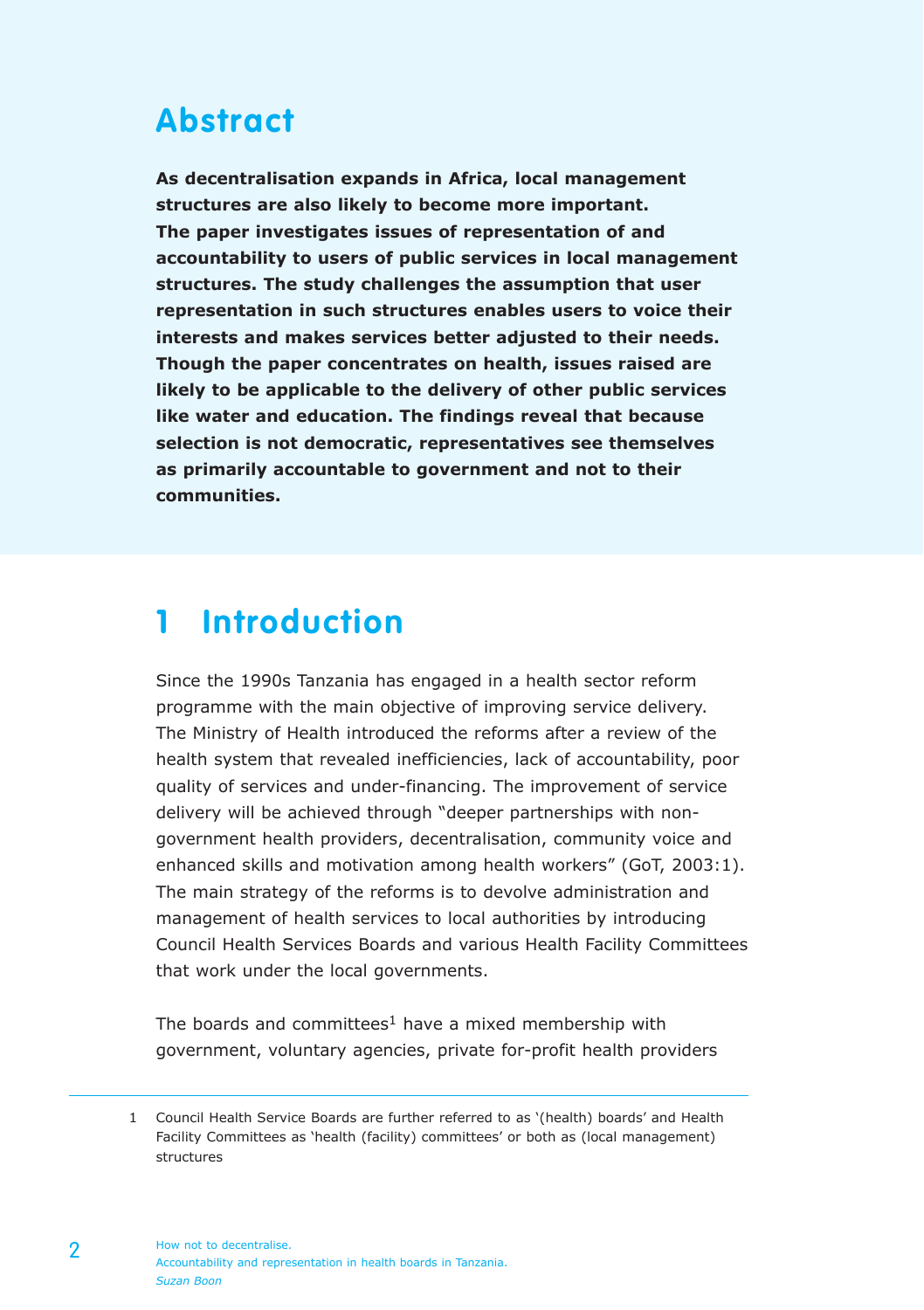and community representation.<sup>2</sup> Through these structures genuine transfer of power and authority to the communities is expected to take place (GoT, 2000:v). This involves a greater responsibility of communities in financing public health services. Payment is done through user fees or membership of the Community Health Fund which is a community based financing scheme "whereby households pay contributions to finance part of their basic health care services to complement the government health care financing efforts" (GoT, 2001:5).

All over the world local management structures like the health boards and committees are promoted because of the conviction that inclusion of user and other non-state actors in public service management will lead to increased representation of and accountability to service users. This study questions whether the inclusion of user representation in local management structures indeed enables users to voice their interests and makes services more responsive to their needs.

In citizen voice and state responsiveness initiatives, different levels of citizen engagement can be distinguished: consultation, presence and influence (Goetz, 2001:8). Consultation involves opening arenas for dialogue and information sharing which can be one-off or ongoing. Presence involves institutionalising regular access in decision-making. "Influence brings citizen engagement to the point where groups can translate access and presence into a tangible impact on policy-making and the organisation of service delivery. This can happen when accountability mechanisms incorporate citizen concerns and preferences (…)" (Goetz, 2001:9).

These levels of citizen engagement provide other opportunities for citizens to express their preferences than through elections exclusively. In conventional democratic systems elected representatives influence and hold the public service deliverers accountable. They themselves are influenced by and accountable to the community. This is the so-called 'long route of accountability' (The World Bank, 2003:6). Consultation, presence and influence assume a direct link between the public service providers and users which is referred to as the 'short route of accountability' (The World Bank, 2003:9).

<sup>2</sup> See Annex 1 for an overview of membership in the board and various committees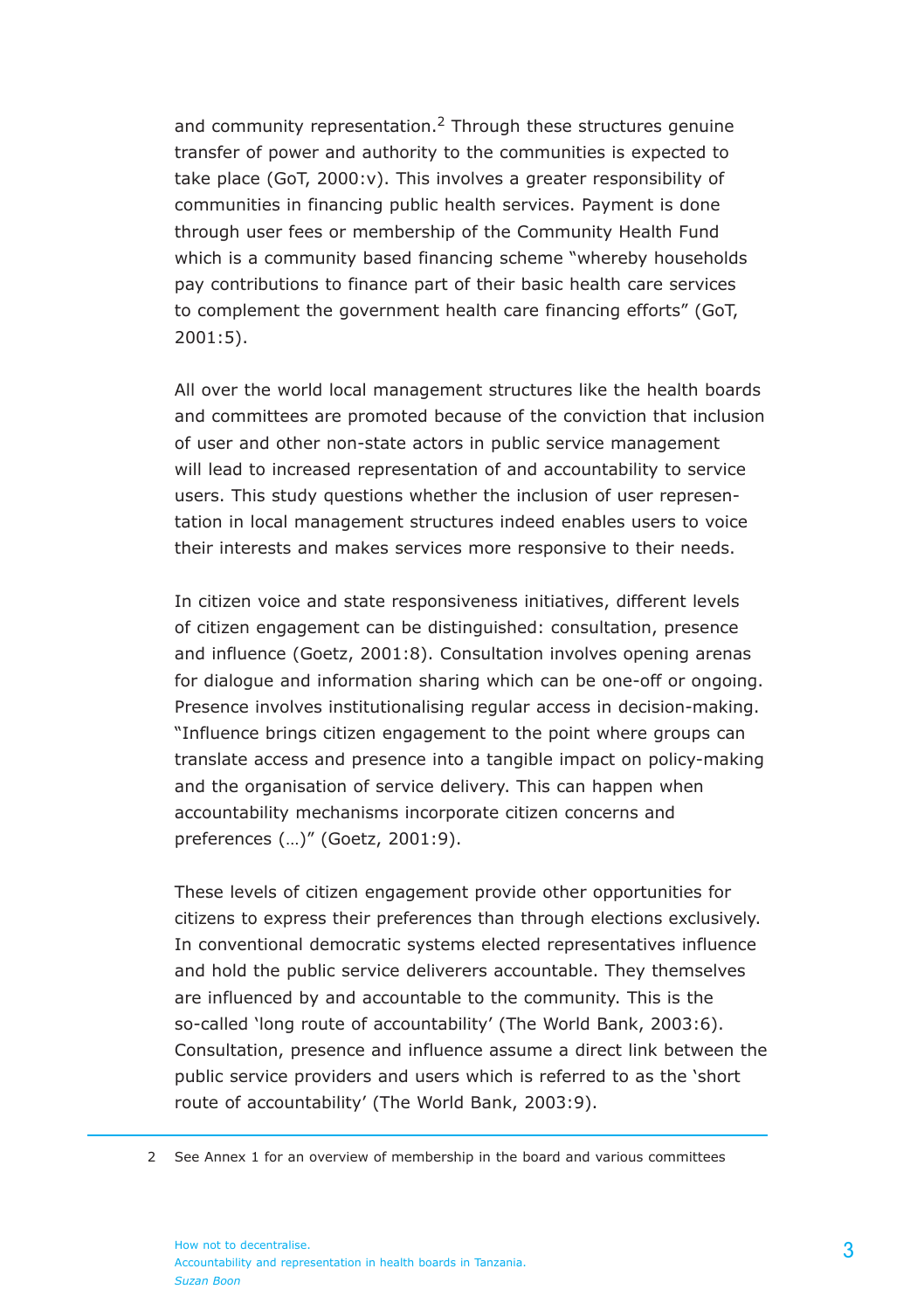In Tanzania, the conventional long route has apparently not led to the desired level of health service delivery. The health boards and committees are structures that create the link between users and providers, i.e. the short route of accountability. The presence of representatives from the community and other non-government health providers is expected to lead to 'increased voice' and 'community ownership', hence reaching the level of influence. The study aims at finding out whether users at the moment indeed have a voice and increase responsiveness of health service delivery through the health boards and committees.

### **2 Methodology**

#### **2.1** Objectives and research questions

The objective of the study as outlined above will be answered by analysing representation and accountability in the health boards and committees. For representation, the study uses Ramiro (2001:62) as reference and focuses on the following indicators: democratic selection of representatives and presence of regular consultations. The analysis of accountability follows Brinkerhoff's (2001:2-4) definition components of accountability:

- Answerability: This is the obligation to answer questions regarding decisions and actions and, going a step further, also giving explanations and justifications.
- Enforcement/sanctions: These can be legal sanctions for illegal or inappropriate actions and behaviour but also incentives like the use of market mechanisms for performance accountability.
- Locus of accountability: The accountable and overseeing actors can be located within or outside the state structures. Outside involves citizens, civil society and private sector that seek to articulate demands and comment on public institutions. The effectiveness of these actors is influenced by the connection to some degree to the structures that can hold the government to account and the capacities to articulate those demands and comments and be taken seriously by government officials.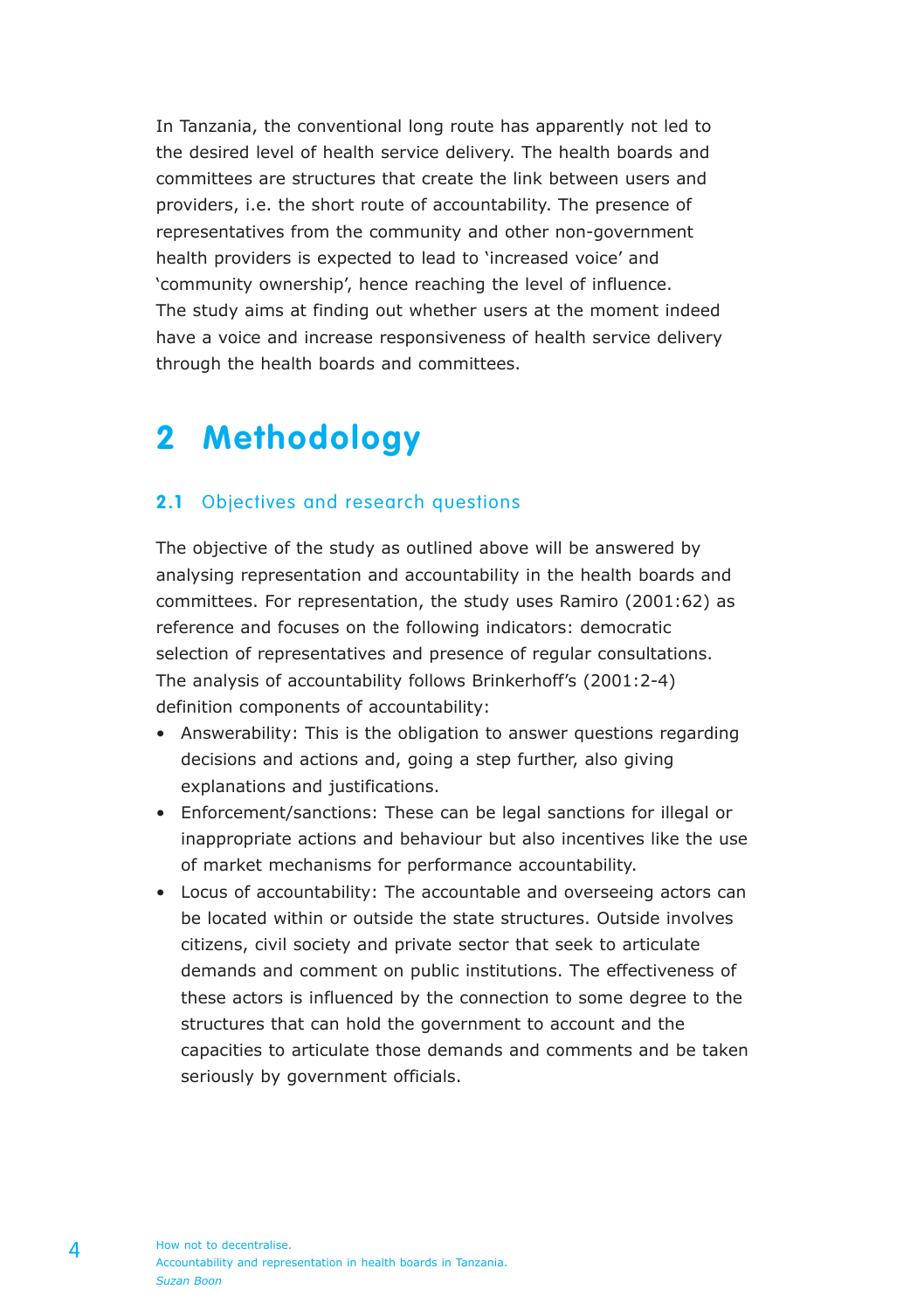Based on Ramiro's and Brinkerhoff's classifications, the study uses the following sub-questions:

- *Members' selection:* How are members selected? Are democratic elections or government selection the dominant feature?
- *Perception of members of their role:* How do members perceive their role as member of the board or committee? Do they focus on their constituencies<sup>3</sup> or government?
- *Answerability:* To whom and on what are the boards and committees accountable? Are there regular consultation meetings with constituencies?
- *Enforcement and sanctions mechanisms:* What enforcement and sanction mechanisms are in place? Does the power lie with the constituencies or the government? What is the importance of market mechanisms in accountability?
- *Locus of accountability and effectiveness:* Are the boards and committees located within or outside the state structure? How effective can the non-state actors be in their position as members? What decision-making powers do the boards and committees have within the state structure?

The below table gives an overview of the indicators used and the link to the short and long routes of accountability as described in the introduction.

|                         | <b>Short route</b>                      | Long route                           |
|-------------------------|-----------------------------------------|--------------------------------------|
| Members' selection      | Democratic elections by constituencies  | Selection by government              |
| Perception on role      | Constituency-focused                    | Government-focused                   |
| Answerability           | Regular consultations with constituency | Directed to government               |
| Enforcement / sanctions | Elections - market mechanisms           | Dissolving power with government     |
| Locus of accountability | Outside state - capacities of members   | Inside state - decision-making power |

The study is based on two districts as case studies. Both districts are located in the Kilimanjaro region in north of Tanzania. In one district the board and committees were formed in the year 2002. In the other district the board and committees are still in the establishment phase.

<sup>3</sup> 'Constituencies' refers to the represented communities, voluntary agencies and private for-profit health providers.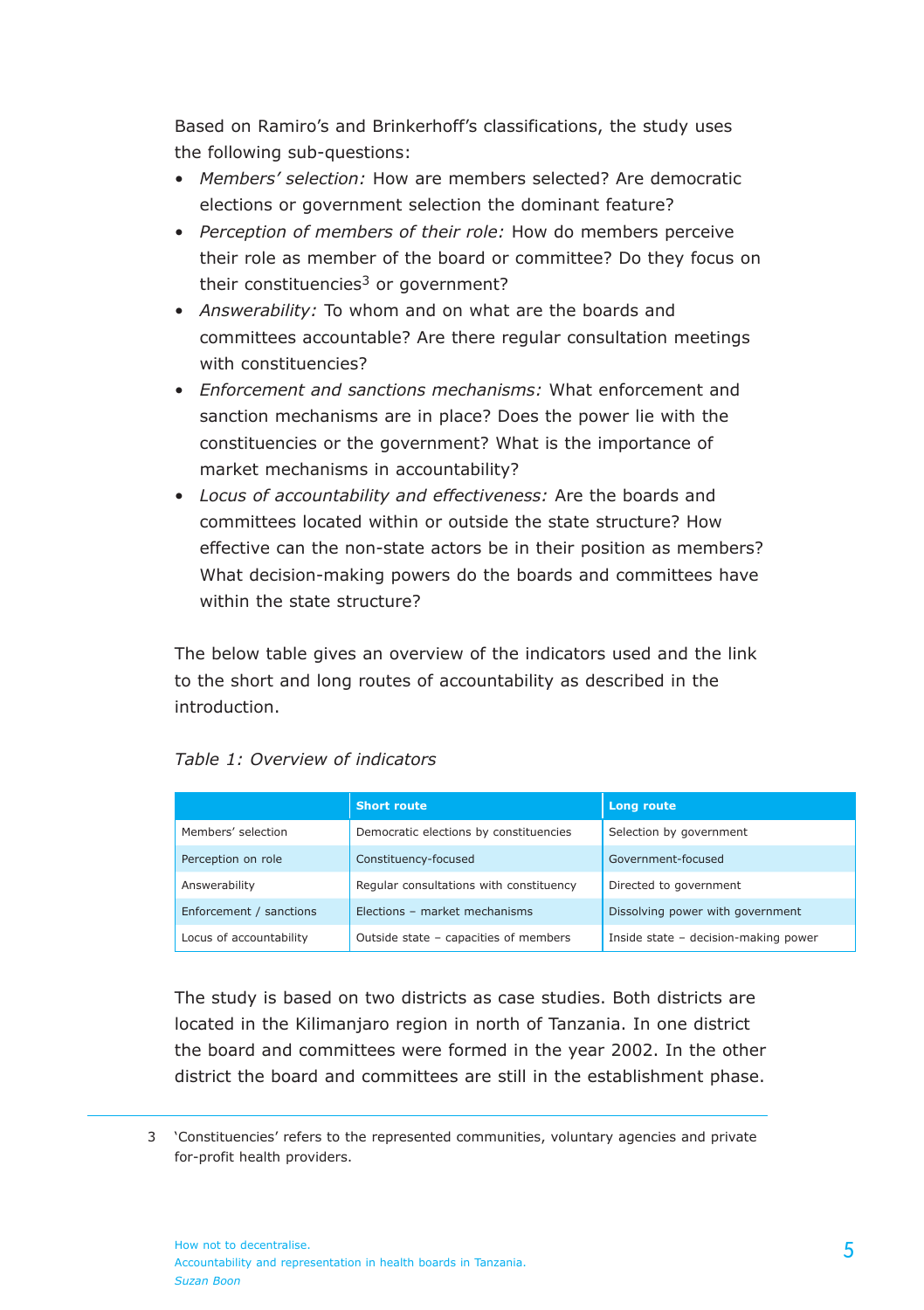#### 2.2 Data collection

The study used the following data collection methods:

- *Desk study* Collecting background information, legal frameworks and literature review.
- *Focus group interviews*4 *with health facility committees –* Staff of the district council's health department selected the committees with the only condition that they should be operating in areas with predominantly settled farmers. $5$  The purpose of the interviews was to bring out information on the formation process, representation and accountability.<sup>6</sup> After a few open questions on the establishment and membership of the committee, the participants built a Venn diagram showing direct and indirect relationships between their committee and other actors (groups, organisations, institutions and other committees) and the content of the relationships i.e. what goes from the committee to the other actors and vice versa. The diagrams are used to establish the committees positioning in its environment and answerability patterns. The exercise stimulated participation from all members present (on average 6 per interview) and limited interventions from the interviewers.
- *Individual interviews* In the face-to-face interviews members of the health boards gave their views and perceptions on motives for establishment, members' selection, consultations, their roles and accountability by answering open questions. In addition to board members, a representative from the Ministry of Health was interviewed with a focus on the background and motives and the establishment process of the structures.

Table 2 gives an overview of the number of health facility committees interviewed and the number of individual interviews held per represented group per district.

- 5 This was done to exclude the influence of the differences in social dynamics between pastoralists and farmers when it comes to shaping formation, representation and accountability processes.
- 6 The group interviews included more elements but these were not analysed in this study. See Annex 2 for the format.

<sup>4</sup> Mr G. Prinsen, a PhD candidate from Massey University, New Zealand, designed the study methodology for the focus group interviews and conducted the interviews jointly with the author of this paper.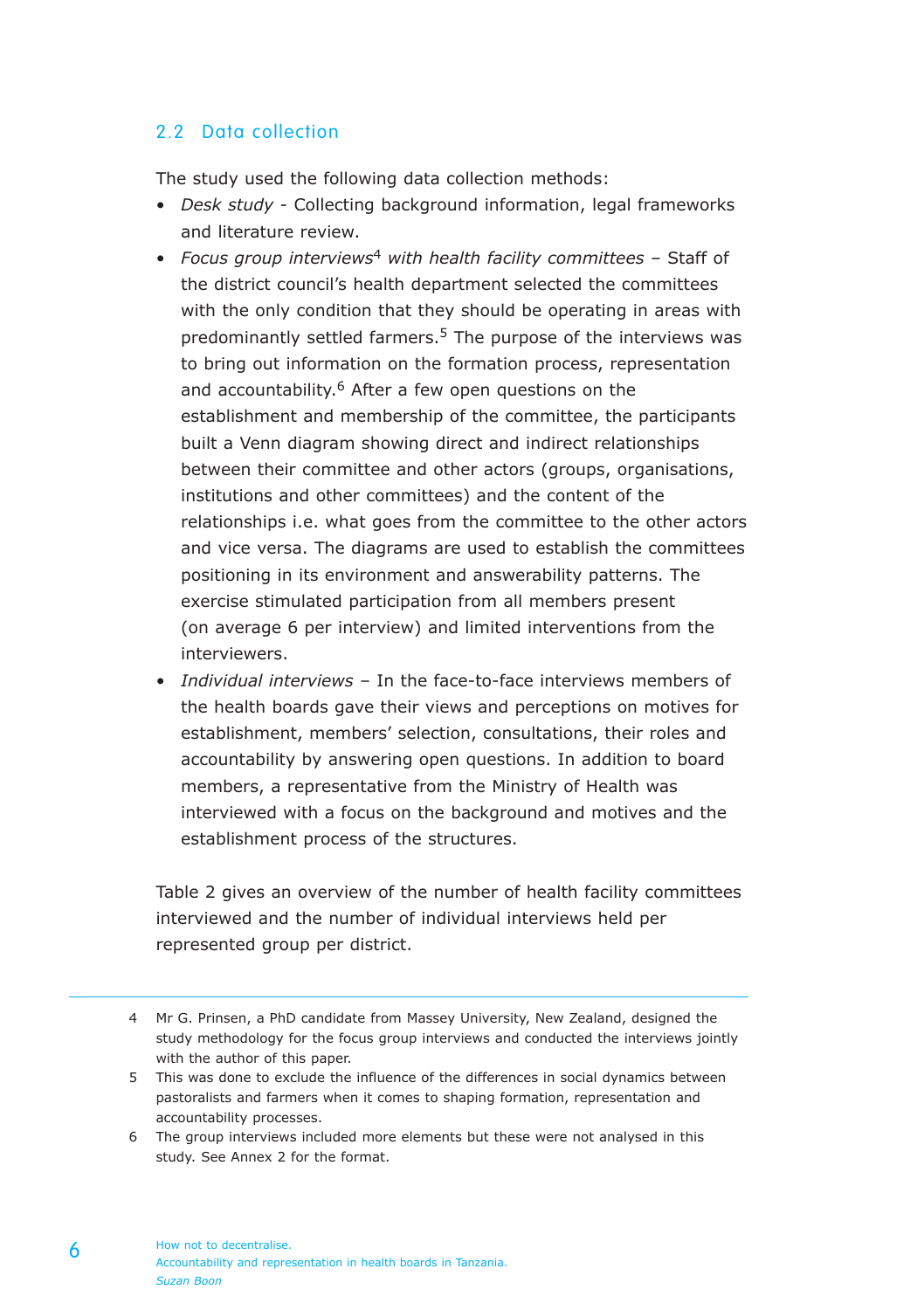#### *Table 2: No of interviews held*

|                                                            | <b>District 1</b> | <b>District 2</b> | <b>Total</b>             |
|------------------------------------------------------------|-------------------|-------------------|--------------------------|
| Health facility committees                                 |                   | 4                 | 9                        |
| Health board - government representatives                  |                   |                   | 6                        |
| Health board - voluntary agency representatives            |                   | -                 |                          |
| Health board - private for-profit provider representatives |                   |                   | $\overline{\phantom{0}}$ |
| Health board - community representatives                   |                   | -                 |                          |

### **3 Findings**

The first section (3.1) gives background information on the establishment of the health boards and committees and how it is envisaged that they will contribute to improved service delivery from the Ministry's point of view. The presentation of findings in the two districts follows the sub-questions as outlined in the section on methodology: selection of members (3.2), members' perception on their role (3.3), answerability (3.4), enforcement and sanctions (3.5) and locus of accountability (3.6).

#### 3.1 Background information on establishment<sup>7</sup>

The Health Sector Review (1993) recommended the establishment of structures that give communities more power over, a voice in and ownership of health facilities. The Ministry considered which structures were in place that could represent users and give them more power. A logical suggestion would be through the elected representatives in the council but that structure was not seen to be appropriate because of the political influence. They were looking for a more technical structure, which became the District Health Service Boards and various Health Facility Committees.

With the amendment of the 1982 Local Government Act towards the end of 1990s, a clause was included allowing councils to have service boards and committees. In 2000, the Ministry of Health developed a guideline that stipulates the composition, criteria for members' selection, nomination procedures and all aspects related to the

<sup>7</sup> Source: Interview with representative from the Ministry of Health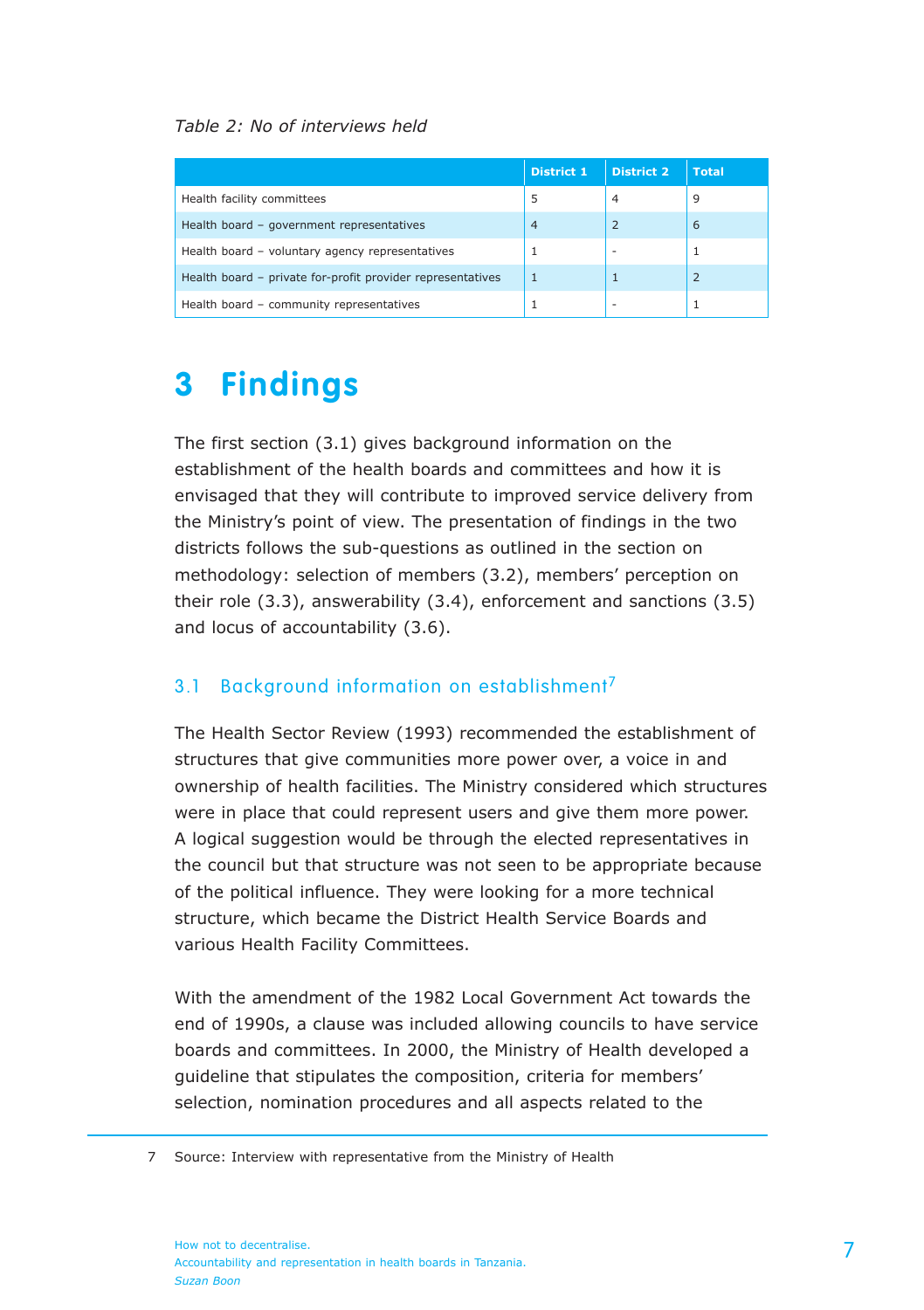functioning such as the roles, functions, duration of membership, reporting mechanisms, relationships with other actors and sanctions. As a guideline does not have any legal binding, the Ministry also developed a model for the instrument that councils can adapt according to their environment. In introducing the boards and committees to the councils, the Ministry first orients and trains the councillors. The full council has a final say in whether or not to establish these structures, although the Manifesto of the ruling party CCM says that by December 2004 all councils should have health service boards.<sup>8</sup> The Ministry cannot force the councils by issuing directives, but provides facilitation and guidelines. Once the council has decided to establish the structures and start the Community Health Fund, members' selection and legal procedures can start. Following these, the Ministry provides a training to inform the members on their roles and responsibilities.

In the explanation during the interview, the Ministry makes a direct link between the boards and committees and the introduction of the Community Health Fund. Here, it is important mentioning that until the 1990s, when cost sharing was introduced in a few pilot areas, public health services were free of charge all over the country. The contributions are collected at the health facilities and managed by the health board. The board decides on the disbursement of the funds based on plans that the committees prepare. An extra incentive for health facilities to promote the health fund is the top-up from the central government on the collected fees. The reasoning, as the representative from the Ministry explained, is that: "Paying for services will increase the consciousness among the users that they own the facilities and can maintain resources. It creates ownership and a feeling of responsibility among the users. Otherwise users will still consider health services to be merely a government property and responsibility. Now there is involvement and participation. If boards and committees do not meet legal actions can be taken. This is an incentive for users to become a member of the scheme and to get to see the results of their contributions in improved service delivery."

<sup>8</sup> In April 2005 about half of the councils inaugurated the boards and committee, while all have resolved to establish them.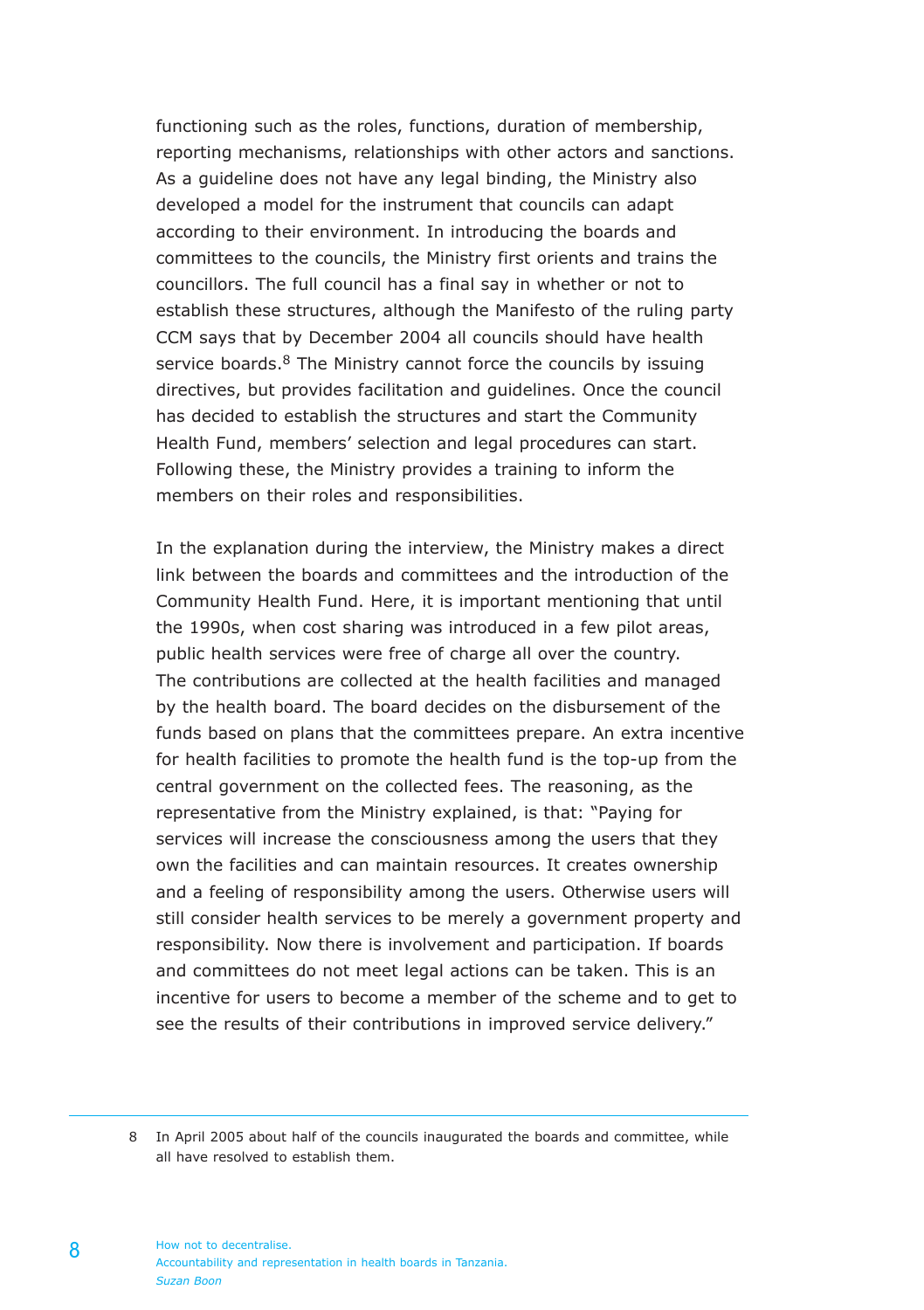However, the guidelines and the instrument by which the structures are established only mention the Community Health Fund as one of the sources of funds for the boards and the committees (GoT, 2000; GoT, 2002). Again another picture is given in The Community Health Fund Act (GoT, 2001). The same health boards monitor, mobilise and administer the funds but there is no mention of health facility committees in this act (GoT, 2001:8). Both the instrument and the act stipulate that the ward health committees<sup>9</sup> are responsible for mobilising communities, supervising contributions, initiating and coordinating community health plans and organising meetings of members of the fund.

The link between community voice in management and ownership of health services and payment for services is not clear. Particularly the different set of roles and responsibilities for health boards in the guidelines and instrument as compared to The Community Health Fund Act together with non-appearance of health facility committees in this Act create confusion.

#### 3.2 Selection of members

According to the guideline, 4 out of 10 district health board members are member by virtue of their position in the government. In a dispensary committee, there are 3 such members out of 8.<sup>10</sup> In the two districts that were studied, the selection process of the non-government members differed for the representatives from the community, non-profit voluntary agencies and private for profit health care facility. In all focus group interviews, there was confusion around the selection process and it took quite some time to get a common understanding among both members themselves and interviewers on how the members were selected.

*Community representatives* – In one district, the council announced the vacancies for membership and interested individuals could apply. For some committees, potential members were proposed and elected in public meetings. The ward development committees scrutinised the applications before forwarding them for final selection to the health

How not to decentralise. Accountability and representation in health boards in Tanzania. *Suzan Boon*

<sup>9</sup> For its composition see Annex 1

<sup>10</sup> See Annex 1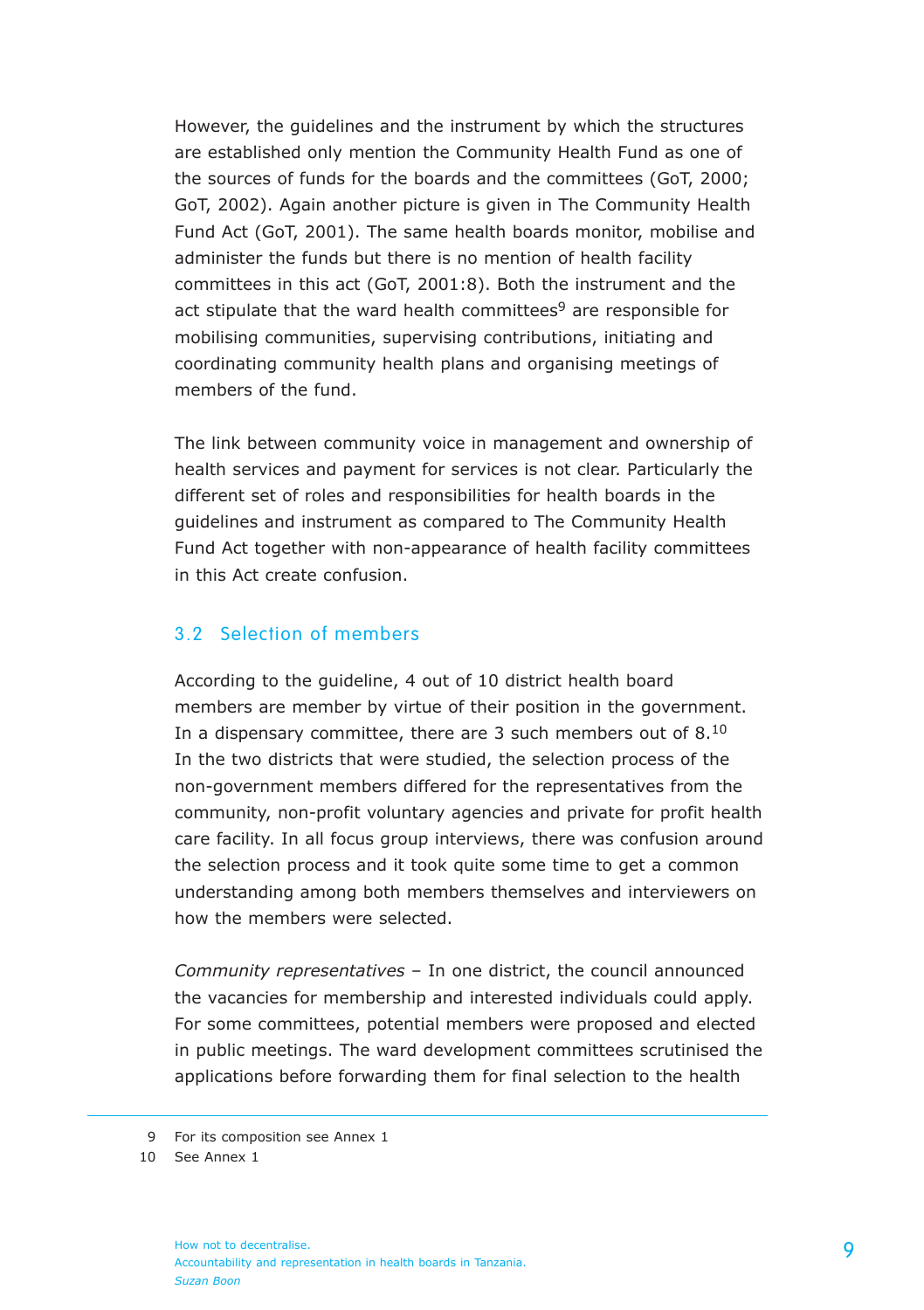department of the district council. The scrutinising was said to be on age, being able to write and read, being an inhabitant of the area and user of the health facility in question.

In the other district, where the structures have been formed recently, a different approach was used. Village governments identified candidates and proposed these to the council for approval. The selected members received a letter of appointment without being aware that committees were being formed. One of the government board's members had a different version of the process, namely that the council did advertise and announce the voluntary positions on public notice boards and through radio. The selection was done by the council. For the board, the council made sure that representatives from different divisions and from outside the district headquarters were included.

*Voluntary agency representatives* - In 2 out of 9 committees over the two districts there is voluntary agency representation: one church organisation running a health facility and an NGO active in the whole district. For the other committees, except one where an NGO had refused, the committees explained that there are simply no such organisations active in the same area as the health facility. In both districts, the council selected the representatives from voluntary agencies. The board member in one district had initially applied for community representative position but was granted the non-for-profit position because of that person's position in an NGO running a hospital in the area. In the other district the council did the selection on the basis of competencies.

*Private for-profit representatives* – In 4 out of 9 committees, the private for-profit providers are represented. All 4 are located in the same district. This can partly be explained by the fact that in one district pharmacies are not considered in this category while in the other district they are. In one district the board representative from the private for-profit health care facility was elected in a meeting with all private facilities in the district. The council's health department had called the meeting. Peculiar is that the church organisations were considered to be private facilities while the voluntary agency representative is also from a church hospital.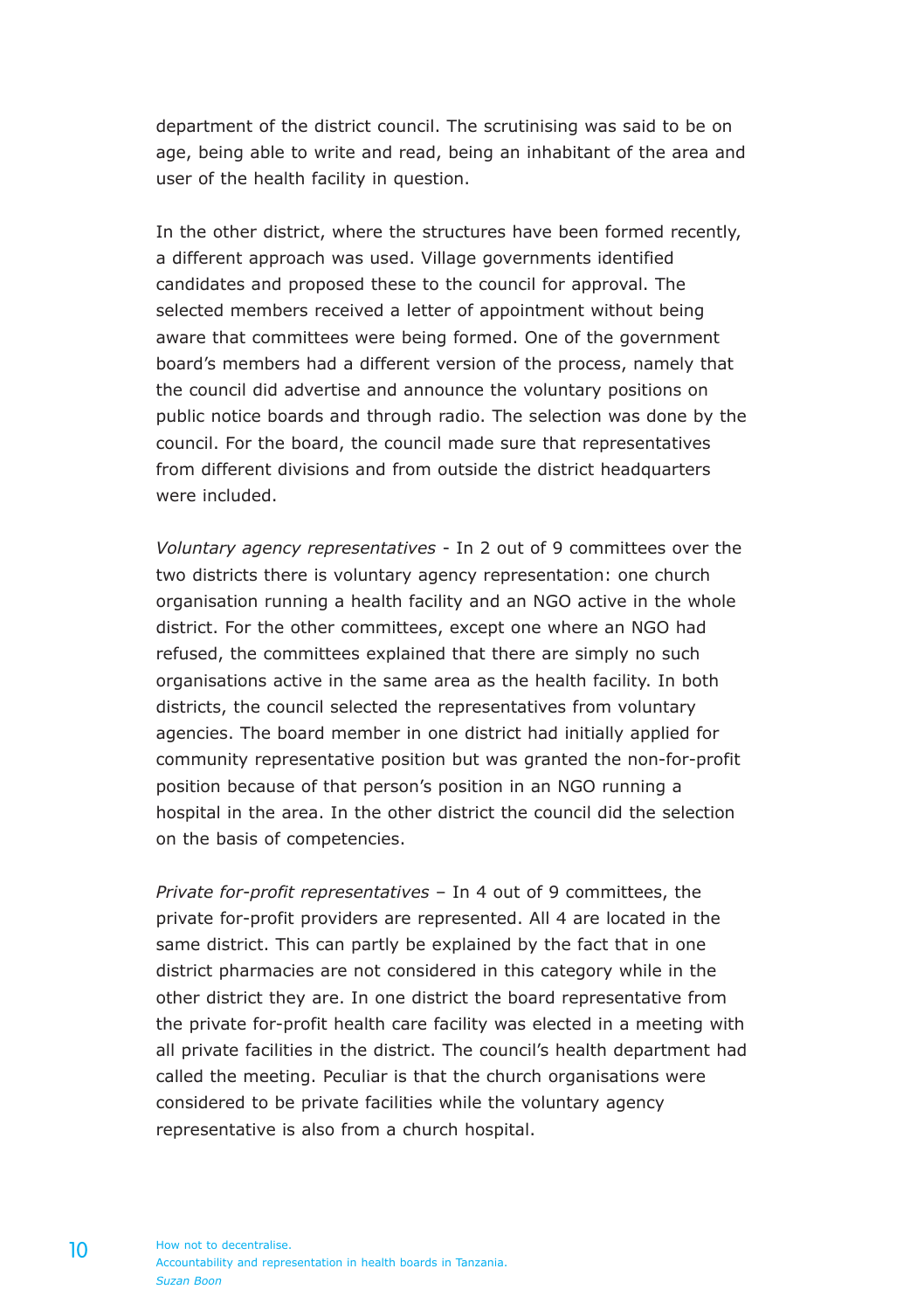In the other district a number of private providers applied for a position and the council selected one among those. There is an association of private health providers in that district. The applicant who became the representative informed the other providers but did not consult them at the time of the application. Being the secretary of the association, he felt it to be his duty to apply for membership on behalf of his colleagues.

In summary, it was found that at committee level only few community representatives were elected in public meetings. At board level, only one representative from for-profit providers was elected by those people the member is to represent. For other members at both committee and board level, the district council did the selection with or without application letter. A second remark concerns the low number of representatives in the committees from voluntary agencies (only 2 out of 9 committees) in both districts and the absence of private for-profit providers' representation in one district. A general concern is the confusion around the selection process among the members themselves.

#### 3.3 Members' perceptions on their role

In both districts, the respondents from committees and boards pointed out that the position does not require medical expertise. In addition to the basic criteria like age and literacy, the ability to talk to the community, to get a message across and convince people were seen to be determining factors. This was illustrated with the example of "convincing the public on the importance of the Community Health Fund". All board members interviewed individually see their main role in making sure that the community receives quality health service by advising the council on issues like staffing and supplies.

Three out of 4 interviewed board members did not mention in first instance the role of representing their constituency but see themselves more as an information channel from government to the public. The role of facilitating the relationship with voluntary agencies and private providers was not mentioned. When asked whether there is competition between the private and government health facilities, a private dispensary owner and board member representative of forprofit health facilities answered: "When I go there I forget about my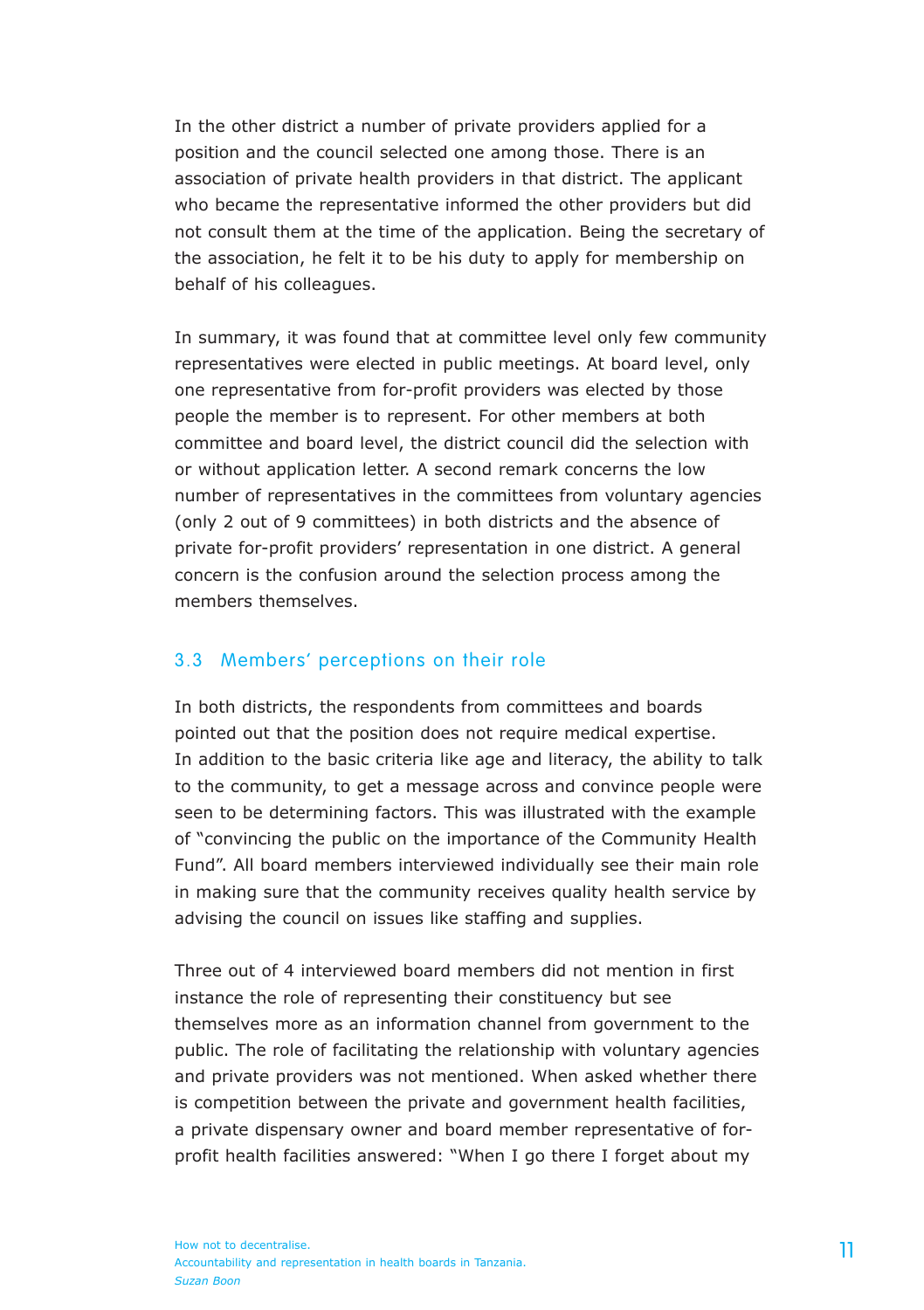own. I am not near to other private facilities because they are not part of the health fund scheme and people are not allowed to go there. (…) I feel as if I am working for the government."

Only 1 non-government board members out of the 4 interviewed members was very clear on what is expected from him in his role as board member. The most important role is bringing in the know-how in order to improve the services to the people. In addition to that, the representative would like to improve the collaboration between the government and private providers. The position in the board provides access to policy-making and gives the opportunity to make government also responsive to private providers and appreciate their services.

The expectations from the committee members in the district where the boards and committees are operational at the time of application appear to be different from the reality. During the group interviews of all 5 committees, there was mention of the absence of allowances for meetings as one of the main problems of the committee. Though the announcements did not indicate whether it was a voluntary or paid position, none of these members had expected a voluntary job. A research into the effectiveness of the Community Health Fund in another district in Tanzania revealed that committees are not active due to the absence of allowances for the members (Musau, 2004:15).

The findings on the perceptions do not provide hard evidence, but adding them up the study does conclude that members are more government than constituency-focused. The majority of the members consider themselves as serving the government and had expected allowances when performing their duties. The confusion around the selection process and the selection by government as mentioned in the previous section can explain this thinking. Also worth mentioning here is the long gap between the selection and the start of the committees. In one case it even took two years and three months. It was due to the postponement of the seminar offered by the Ministry during which the official appointment was to be done and members were to be educated on their roles and responsibilities. This shows that there is a strong influence of and dependence on the central government.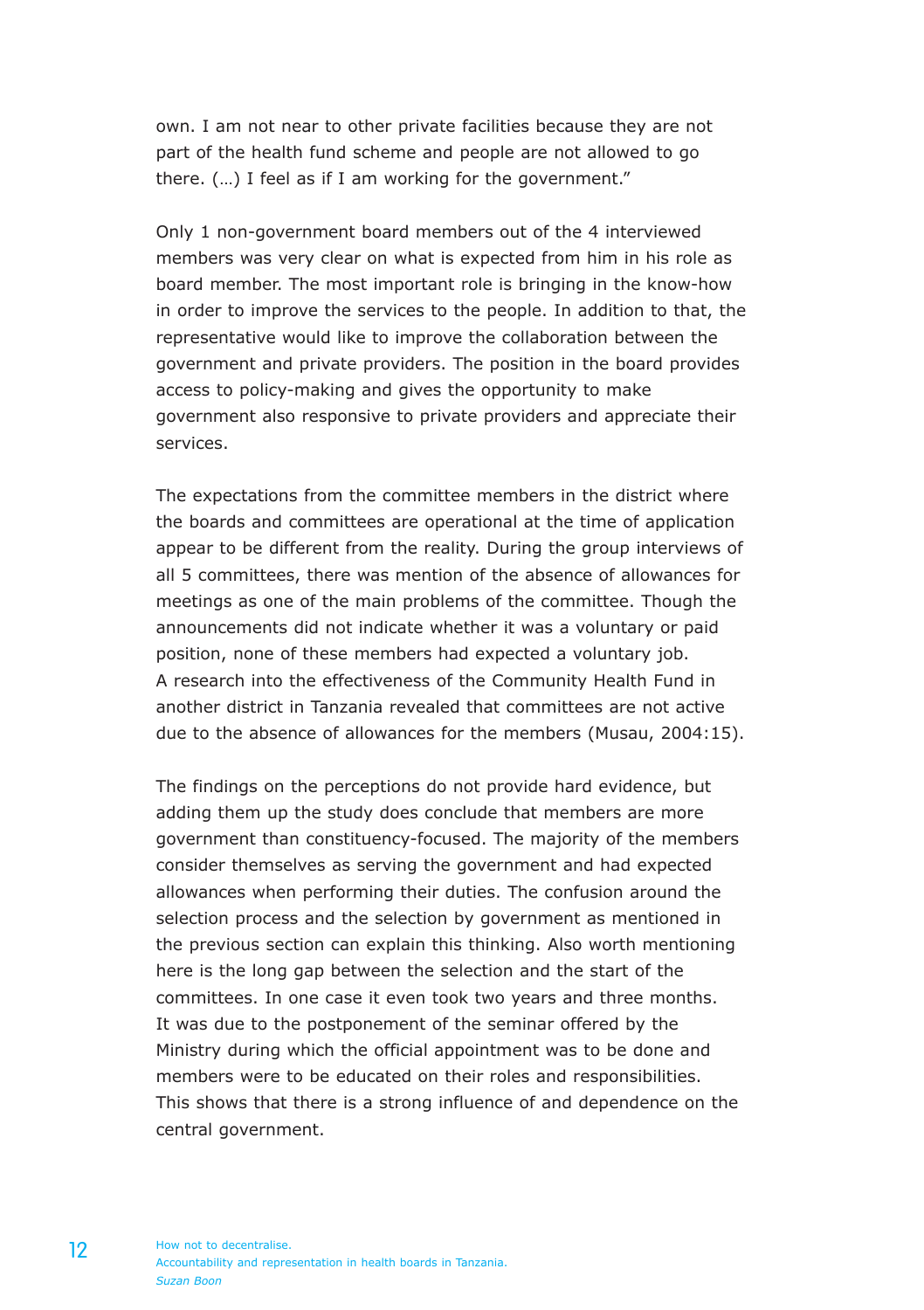#### 3.4 Answerability

Answerability is looked at in terms of 'to whom' and 'on what'. The findings presented in this section are derived from the Venn diagram exercises during the group interviews with the committees. $11$ The diagrams, showing the relationships and the contents of the relationships with other actors as perceived by the committee members, give good insights in the answerability patterns.

The table below gives a complete overview of the findings. Taking the first row as an example, it shows that 80% of the committees indicated to have a direct link with the district council. The committees send plans, reports, minutes and all kinds of requests to the district council. Vice versa, the council gives the committees policies and directives, medical supplies, funds and training to staff.

| Actor                           | <b>Direct link</b> | <b>Content of relationship</b>                                                                                                                                                             |                                                                                                                                                                                                                        |  |
|---------------------------------|--------------------|--------------------------------------------------------------------------------------------------------------------------------------------------------------------------------------------|------------------------------------------------------------------------------------------------------------------------------------------------------------------------------------------------------------------------|--|
|                                 |                    | To:                                                                                                                                                                                        | <b>From</b>                                                                                                                                                                                                            |  |
| District council                | 80%                | · Various plans, reports, minutes<br>• Requests for supplies, funds and other<br>requirements                                                                                              | . Policies and directives<br>• Medical supplies<br>$\bullet$ Funds<br>• Training to staff                                                                                                                              |  |
| Village government              | 100%               | • Information on health situation<br>• Information from higher levels<br>· Various plans, reports, minutes<br>• Requests to inform villagers on e.g.<br>health contributions and campaigns | • Assistance in convening<br>meetings<br>• Voluntary labour<br>• Security<br>• Exemptions health contributions<br>• Enforcement regulations<br>• Information from villagers<br>· Ideas on improving health<br>services |  |
| Communities / Users             | 40%                | · Health services<br>· Information e.g. on arrival new drugs<br>and fees collection<br>• Sensitisation on health fund and<br>community ownership of health facility                        | · Voluntary labour<br>• Security<br>• Requests for services e.g.<br>laboratory<br>• Representative to committee                                                                                                        |  |
| Voluntary agencies              | 60%                | · Information e.g. homed-base care<br>patients<br>• Requests to join in health campaigns                                                                                                   | • Health education / seminar<br>• Information on services<br>provided to patients in area<br>• Patients                                                                                                                |  |
| Private for-profit<br>providers | 40%                | • Referral patients<br>• Information e.g. on policy changes                                                                                                                                | • Promise for supplies<br>• Representative to committee                                                                                                                                                                |  |

|  | Table 3: Overview of findings Venn diagrams |  |  |
|--|---------------------------------------------|--|--|
|  |                                             |  |  |

11 As mentioned in the methodology, only in one district it was possible to do the full exercise (5 committees)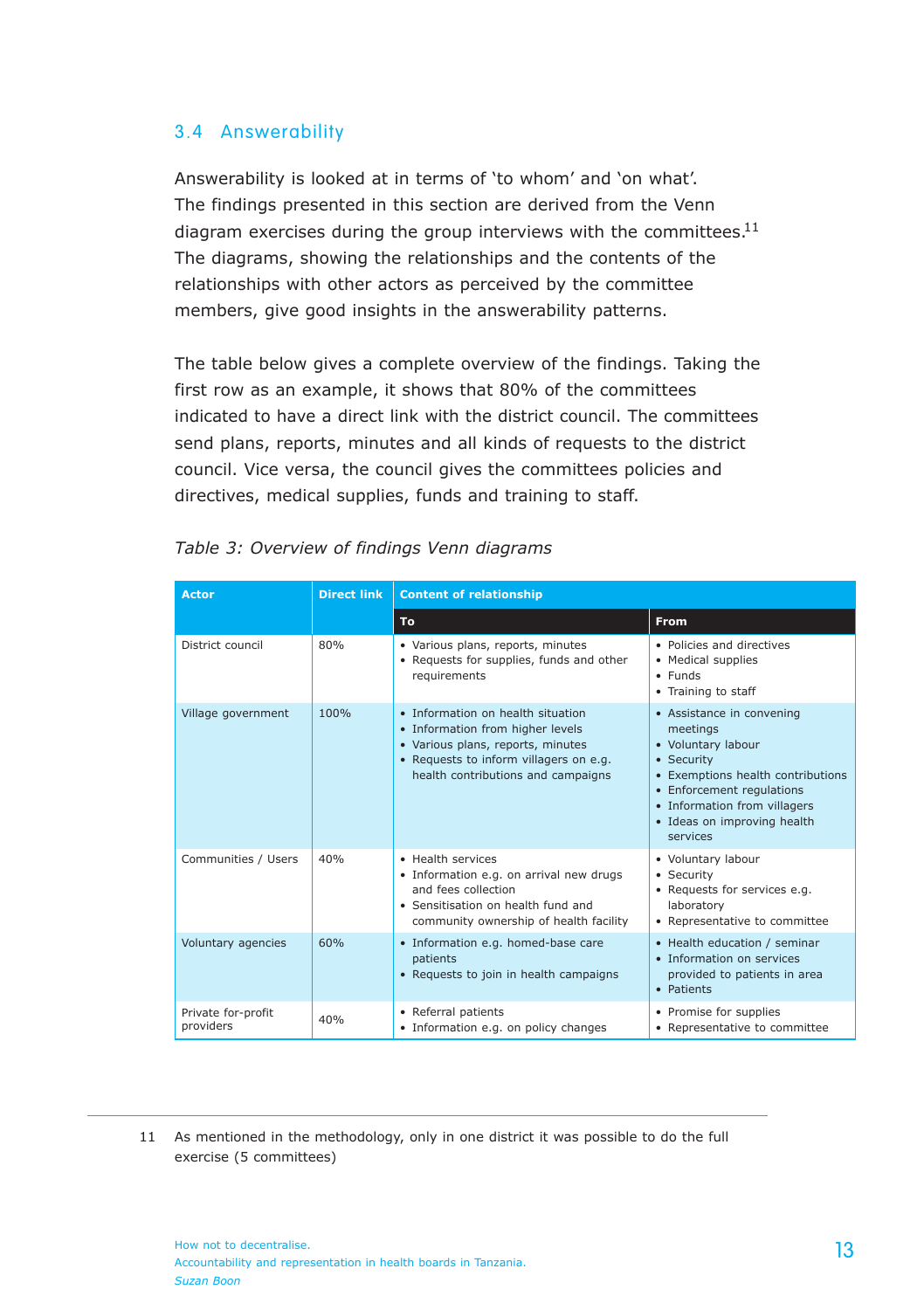As additional information, it is important mentioning that in one committee, communities or users were not mentioned at all as actor. Two committees did identify users as important actor but with the village government providing the link between the users and the committee. In the district where the committees had been establishment shortly before the interviews and in most cases had not yet met, the committees gave their expectations of which other actors will be important (see table 4) for the committees.

| Actor              | <b>Very Important</b> | <b>Important</b> | <b>Not mentioned</b> |
|--------------------|-----------------------|------------------|----------------------|
| Government         | 100%                  | ۰                | -                    |
| Communities        | 50%                   | 25%              | 25%                  |
| Voluntary agencies | 50%                   | 25%              | 25%                  |
| Private for-profit | -                     | ٠                | 100%                 |

| Table 4: Overview of findings stakeholder importance |  |  |  |  |
|------------------------------------------------------|--|--|--|--|
|------------------------------------------------------|--|--|--|--|

The findings of the Venn diagrams show an interesting picture of answerability patterns between the committees and other actors in the environment. None of the Venn diagrams show the presence of regular consultations with constituencies. Linking this with the earlier conclusion that most constituencies were not involved in the selection process; it is doubtful whether they even know their representatives. The proper representation is in the current situation more dependant on the individuals' receptiveness and awareness of community concerns than a direct input from other users to the one representing them.

Answerability is clearly directed towards the government. Whereas, the committees are to provide the link between providers and users, in two committees the village government provides the link between the committees and communities. Health board members see the board being answerable to the district council. Answerability to the represented groups did not emerge from the interviews.

#### 3.5 Enforcement and sanctions

Legally the district council can dissolve the board and committees in the case of mal-functioning. Since the government selects the majority of the members, constituencies cannot influence decisions through elections.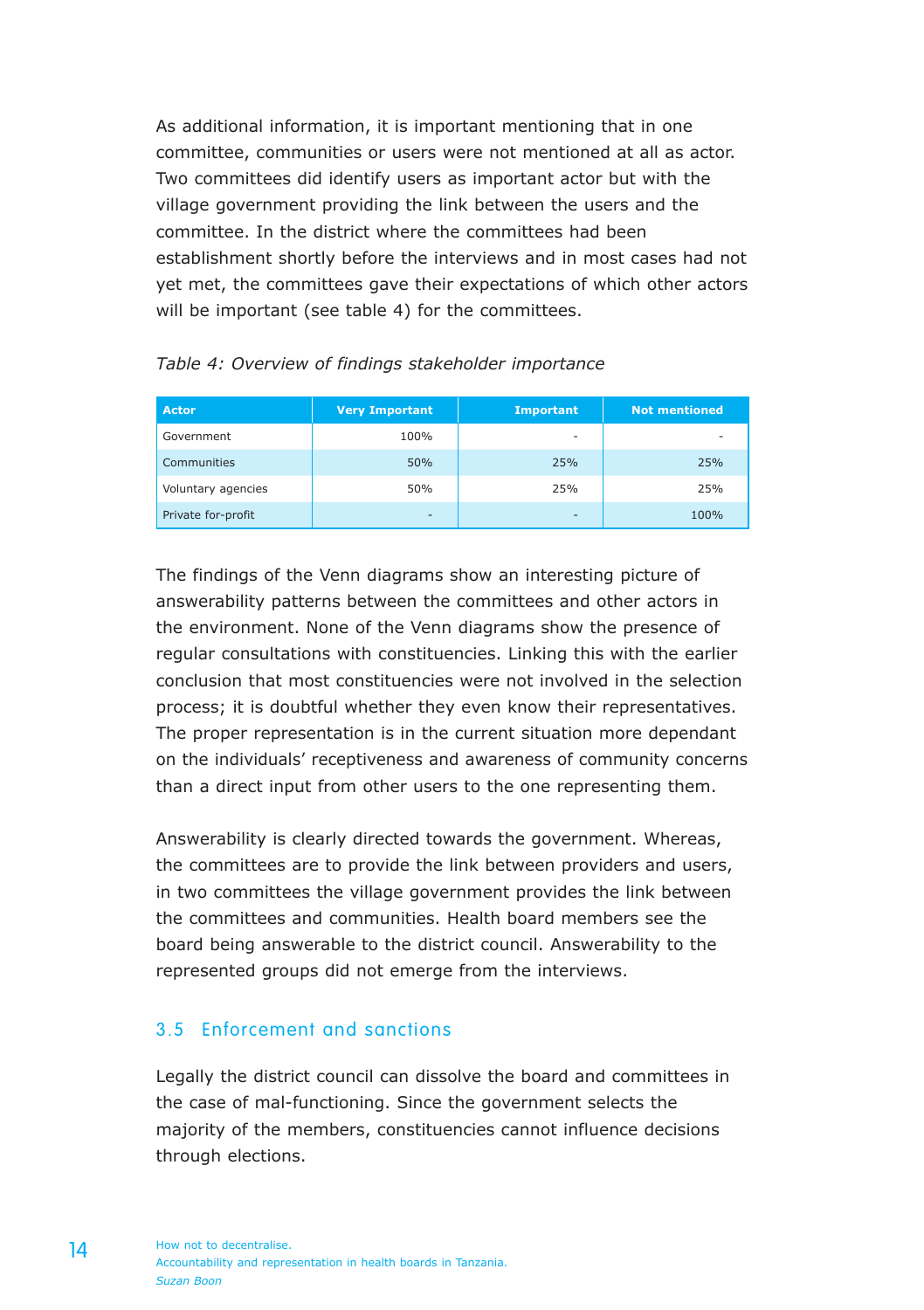The use of market mechanisms can be an important incentive for performance accountability. It came up during two informal chats with health facility staff that since the introduction of payment for health services, the number of patients has dropped drastically. The health staff gave two reasons: sick people either stay at home if they do not have sufficient resources for treatment or they go to the private health facilities because the services are better there than in government facilities.

Also in Dar es Salaam, there was an actual fall in attendance at first. With the help of donor funding, boards and committees have helped improving health care and now the population is using the public facilities again in good numbers (Rwiza, 2002). The research on the Community Health Fund in another district points out that patients are more willing to pay for services of private facilities because services are of higher quality. Suggestions for improvement include community mobilisation on benefits of joining health fund and revising membership and user fees (Musau, 2004:13).

As long as the boards and committees cannot ensure proper representation of users and users are not sufficiently sensitised, they will not have the feeling that they have a say in the management of services. As a result, their inputs and the membership in the health fund or payment of user fees are likely to remain low.

#### 3.6 Locus of accountability

Health boards and committees are located inside the state structure because the district councils establish them by legal instrument according to the Local Government Act. However, there are also elements of 'outside' accountability through the inclusion of representatives from communities, voluntary agencies and for-profit health providers. As mentioned earlier, the effectiveness of these actors is influenced by the connection to the structures that can hold the government to account and the capacities to articulate demands and comments and be taken seriously by government officials (Brinkerhoff, 2001:4).

The connectivity to the accountability agents within the state is evident in the structure. However, the effectiveness of the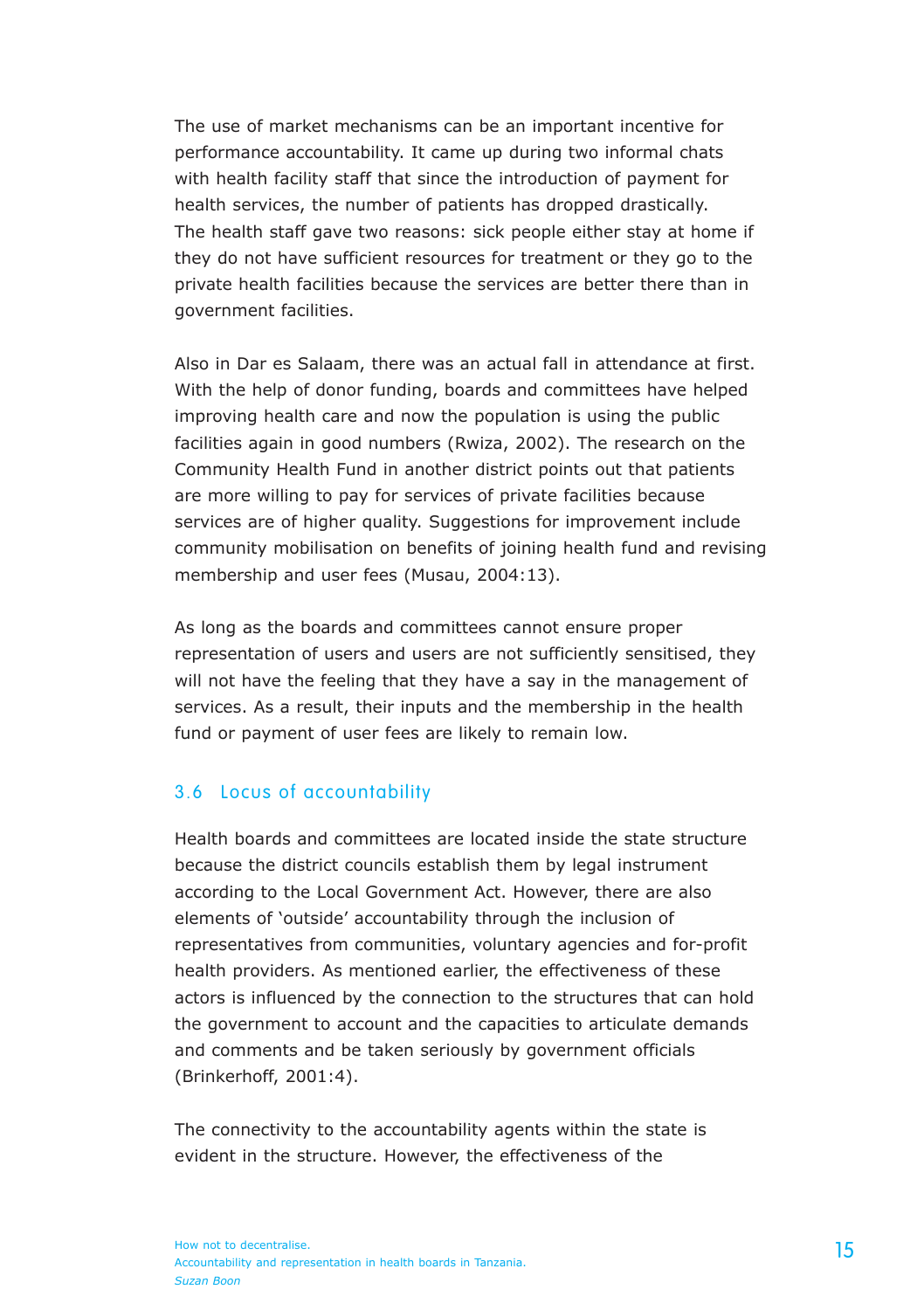connectivity should be questioned. Here, the decision-making powers of the boards and committees play a role. As concluded in section 3.1, there is confusion around roles and responsibilities concerning the Community Health Fund. According to board members and the representative from the Ministry,12 boards manage and administer the Community Health Fund. The health facility committees submit their plans for inclusion in the comprehensive district plan. The board has to report to the council on the disbursements of funds. However, the council cannot decide on the usage of health fund revenues without this decision being approved by the board. The same respondents also explained that fees collected at facility level will eventually be returned to the same facility. Again, this was not found in government regulations and continues to create uncertainties around roles and responsibilities.

Other than the Community Health Fund, the boards do not seem have a crucial role in decision-making on health matters in the district. One illustration is that a board meeting was postponed for three months without major implications. Another example is the remark by a voluntary agency representative that NGOs in the district meet once a year and share their plans for the preparation of the council's comprehensive plan but not as part of health board consultations.

Whether the non-government members have the capacities to articulate demands and are taken seriously by officials cannot be answered in this study. The way in which members were selected, their perception of their role and answerability patterns suggest that the ability to play that role is limited.

# **4 Conclusions and recommendations**

From the findings as presented above, a number of conclusions can be drawn on how representation and accountability are organised in the health boards and committees in Tanzania. And, whether the government's intended strategy to give users a voice in and increase

12 Source: individual interviews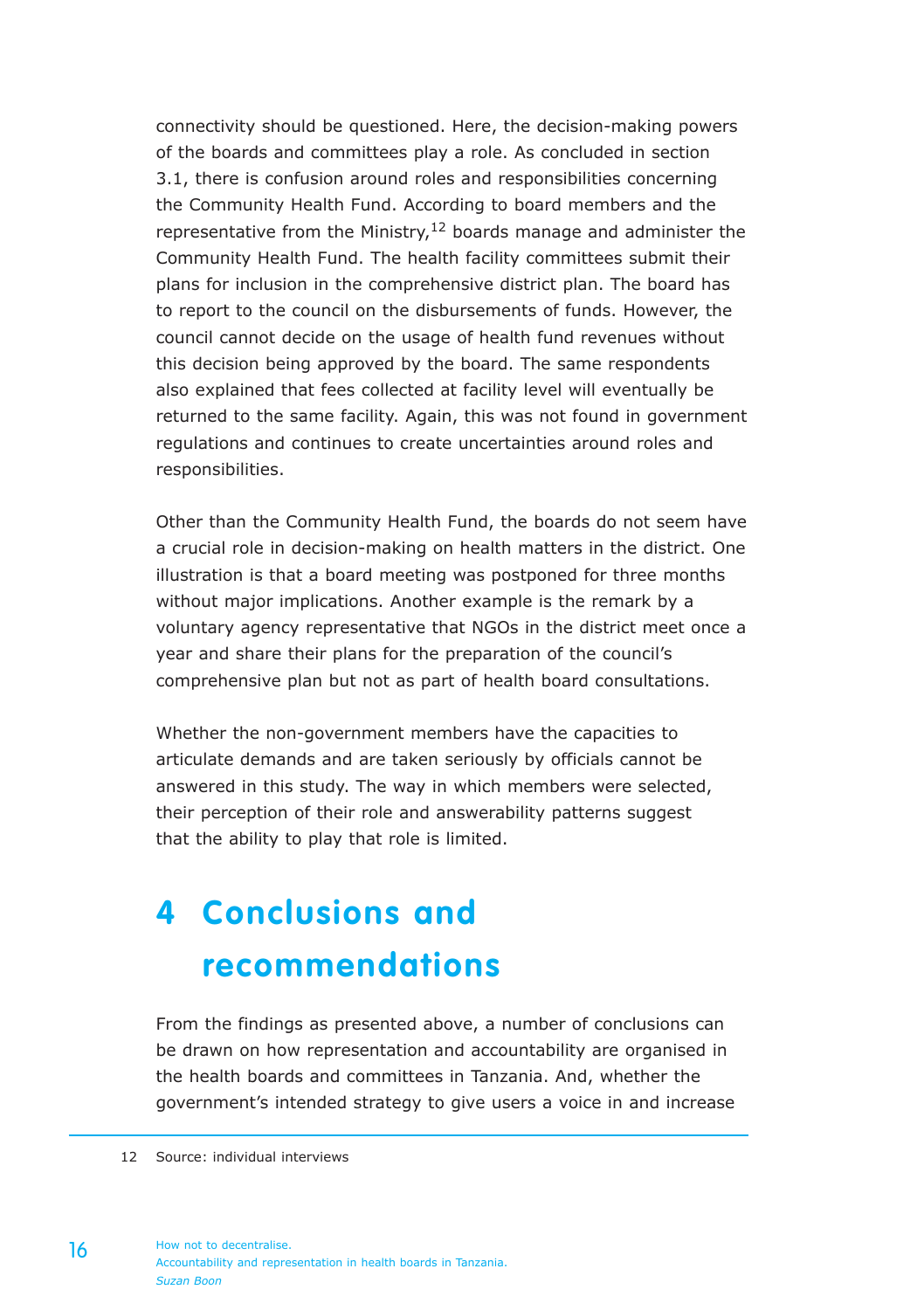responsiveness of health service delivery has the desired effect. The government dominates the selection process of members to the boards and committees. The perception of members on their role is mainly government-focused. It came out clearly that the represented communities, voluntary agencies and private health providers do not have a forum for consultation and raising issues. Voluntary agency and for-profit health providers' representation is low. Members in the boards and committees function rather as individuals than as representatives of particular group having an interest in the matter at stake.

Accountability is directed towards the government and downward accountability through regular consultations with constituencies does not take place. Members do not have the obligation to go back to the community or other private health providers. Moreover, with the absence of elections the represented stakeholders do not have a legal right to recall their representatives. The council can use enforcement and dissolve the structures.

From the users' point of view, market mechanisms can provide the incentive for providers to be accountable and responsive to the users. In the districts studied, these mechanisms have already started working. Users prefer to get services from private facilities if they have to pay anyway. However, the current representation and accountability structures do not provide sufficient incentives to reverse this trend.

Coming back to the 'short and long routes of accountability', theoretically the boards and committees are placed in between the short route and the long routes. These boards and committees could strengthen the voice of users and the responsiveness of providers and make politicians and policy-makers more accountable to service users and hold providers accountable for the services they provide. In the current situation neither of the two is working effectively. The reinforcement of the formal long route is lagging behind because of the boards' and committees' weak decision-making powers and the ability of members in facilitating the short routes.

On the ability of the members to play their role effectively, the study cannot make firm statements but poses a number of questions: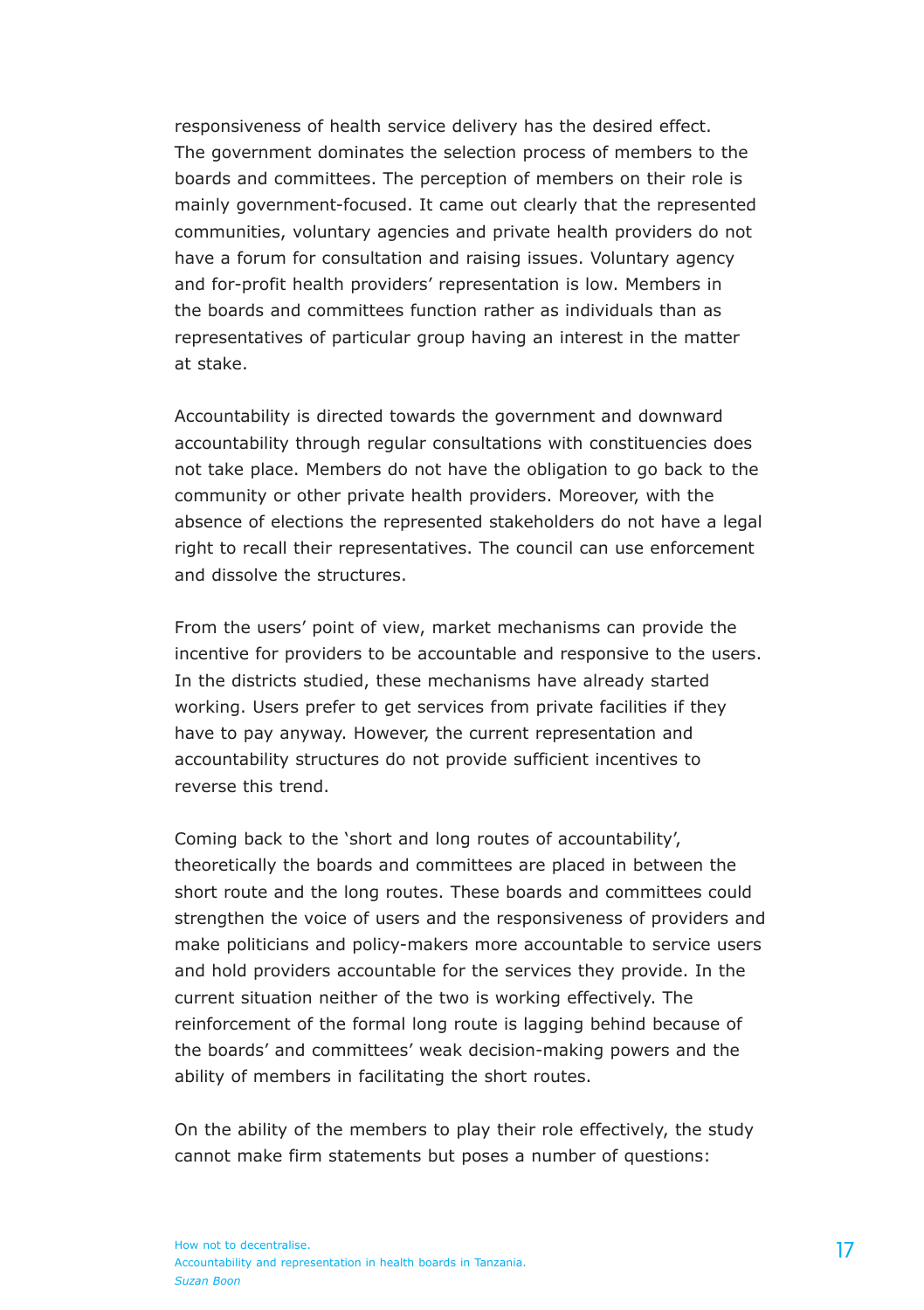Would the government select those individuals who are known to challenge the government? In addition to that, how do government officials perceive the members and how vulnerable are they when expressing their views without a clear constituency? And how do nonstate members perceive members from the government? Government officials have a status that can influence internal dynamics and equality within the boards and committees. On the basis of the findings and conclusions, the study gives the following recommendations for health boards and health facility committees to become local management structures that give users a voice in and increase responsiveness of health service delivery.

The first recommendation is the use of democratic elections for members' selection. The representatives will have clear constituencies and can be influenced and held accountable by their constituencies. The study acknowledges that accountability to users in the health sector is not straightforward because services are rather technical, individual and for most users not a daily requirement (Cornwall, 2002; The World Bank, 2003). Therefore, for community representatives it is suggested to give only those users who are a member of the Community Health Fund, whether paying or exempted, the right to vote. An important precondition is the proper education and active campaigning to involve people and make them aware of the purpose of the boards and committees and their role in them. In addition, communities need to be enhanced in their capabilities to exercise their rights and responsibilities.

A second recommendation is the need for clarifying roles and responsibilities, increased autonomy in decision-making and financial independence of the boards and committees. Currently, the strong government position in accountability structures undermines the added value of the local management structures in creating a direct link between users and providers. Increased autonomy and independence will reduce this influence and can stimulate active involvement of members and the use of market mechanisms to improve health service delivery.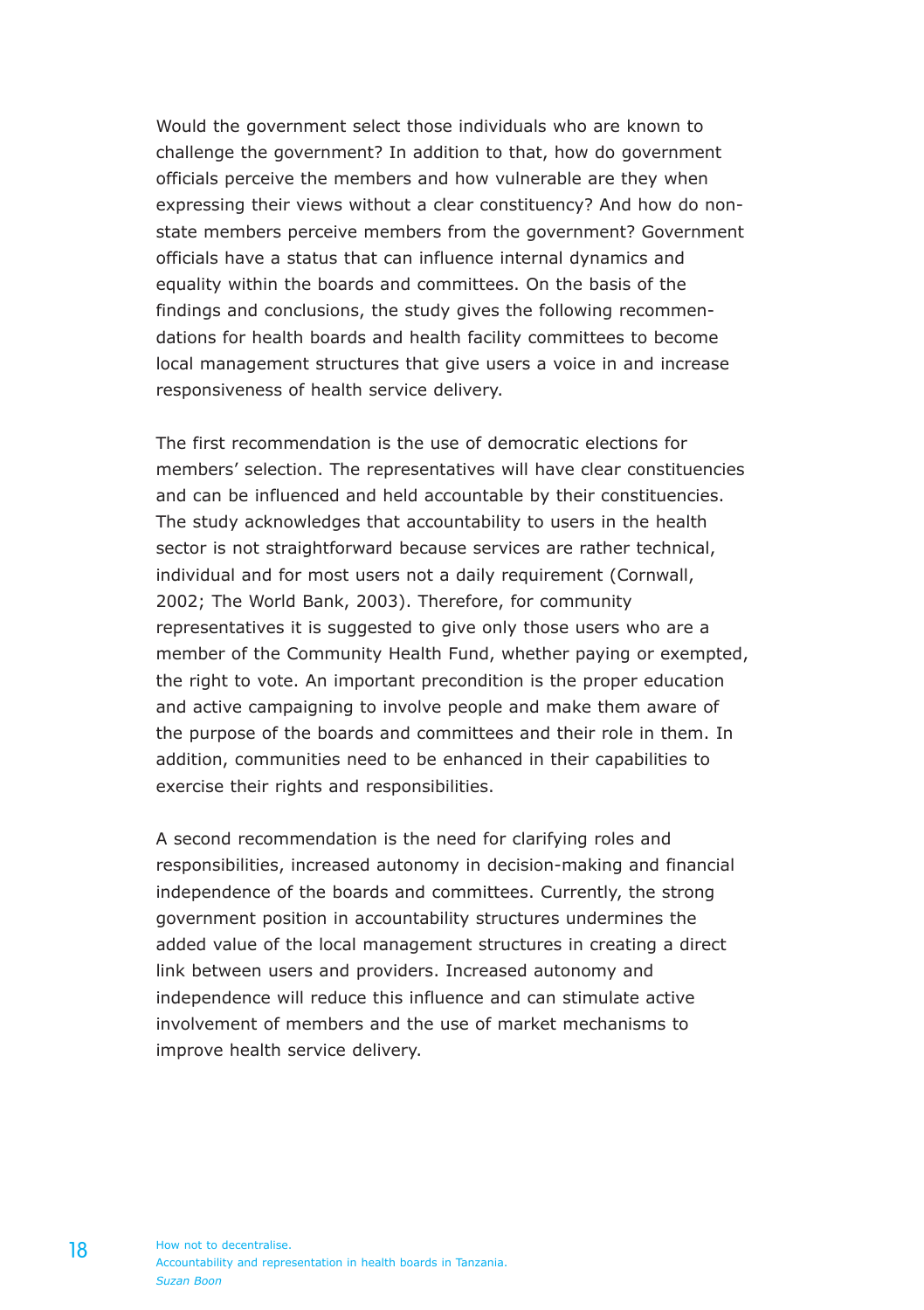### **References**

**Brinkerhoff,** D.W. (2001) T*aking account of Accountability: A Conceptual Overview and Strategic Options.* US Agency for International Development, Washing DC

**Cornwall,** A., Lucas, H. and Pasteur, K. (2000) Accountability through Participation: Developing Workable Partnership Models in the Health Sector, *IDS Bulletin,* Vol. 31, No. 1: 1-13

**Goetz,** A. and Gaventa, J. (2001) Bringing citizen voice and client focus into service delivery, *IDS Working Paper 138,* Sussex, IDS

**Musau,** S. (2004) *The Community Health Fund: Assessing Implementation of New Management Procedures in Hanang District, Tanzania.* Bethesda, MD: The Partners for Health Reformplus Project, Abt Associates Inc.

**Ramiro,** L.S. (2002) Community participation in local health boards in a decentralised setting: cases from the Philippines, *Health Policy and Planning,* 16 (Suppl 2): 61-69, Oxford University Press

**Rwiza,** V.M.K. (2002) *Success stories on community participation in health. Dar es Salaam experience.* The Dar es Salaam Public Health Delivery System Boards Association

**GoT** (2000) Government of Tanzania, *Guidelines for the establishment and operations of Council Health Board and Health Facility Committees,* Ministry of Health and Ministry of Regional Administration and Local Government

**GoT** (2001) Government of Tanzania, *Acts Supplement to the Gazette of the United Republic of Tanzania* No. 14 Vol. 82 dated 6th April 2001, Dar es Salaam, Government printer

**GoT** (2002) Government of Tanzania, *Subsidiary Legislation to the Gazette of the United Republic of Tanzania No. 10 Vol. 83 dated 8th March 2002,* Dar es Salaam, Government printer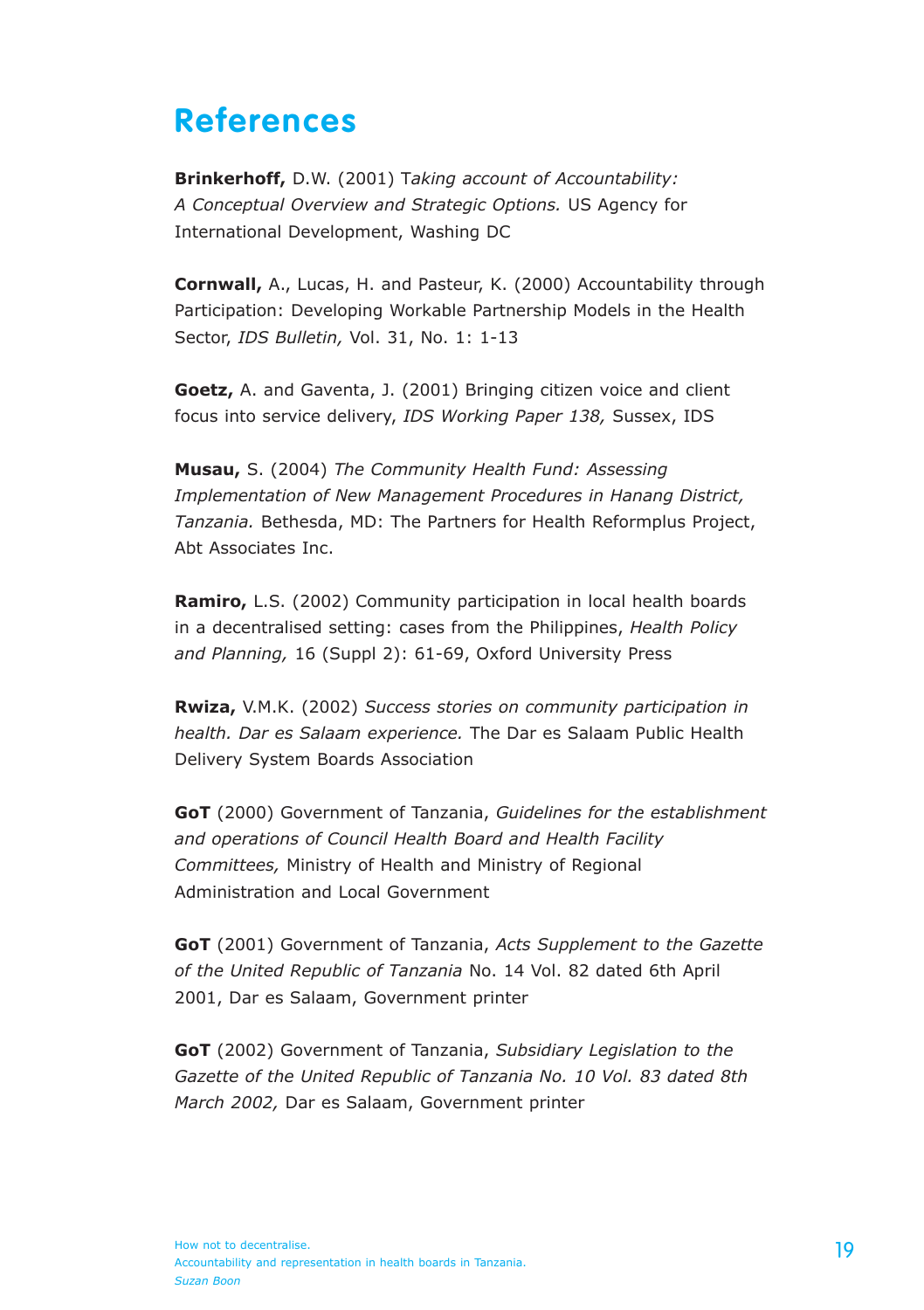**GoT** (2003) Government of Tanzania, *Tanzania Joint Health review, 28-30 April 2003. Main report,* Ministry of Health

**The World Bank** (2003) *World Development Report 2004. Making Services Work for Poor People,* Washington DC

How not to decentralise. Accountability and representation in health boards in Tanzania. *Suzan Boon*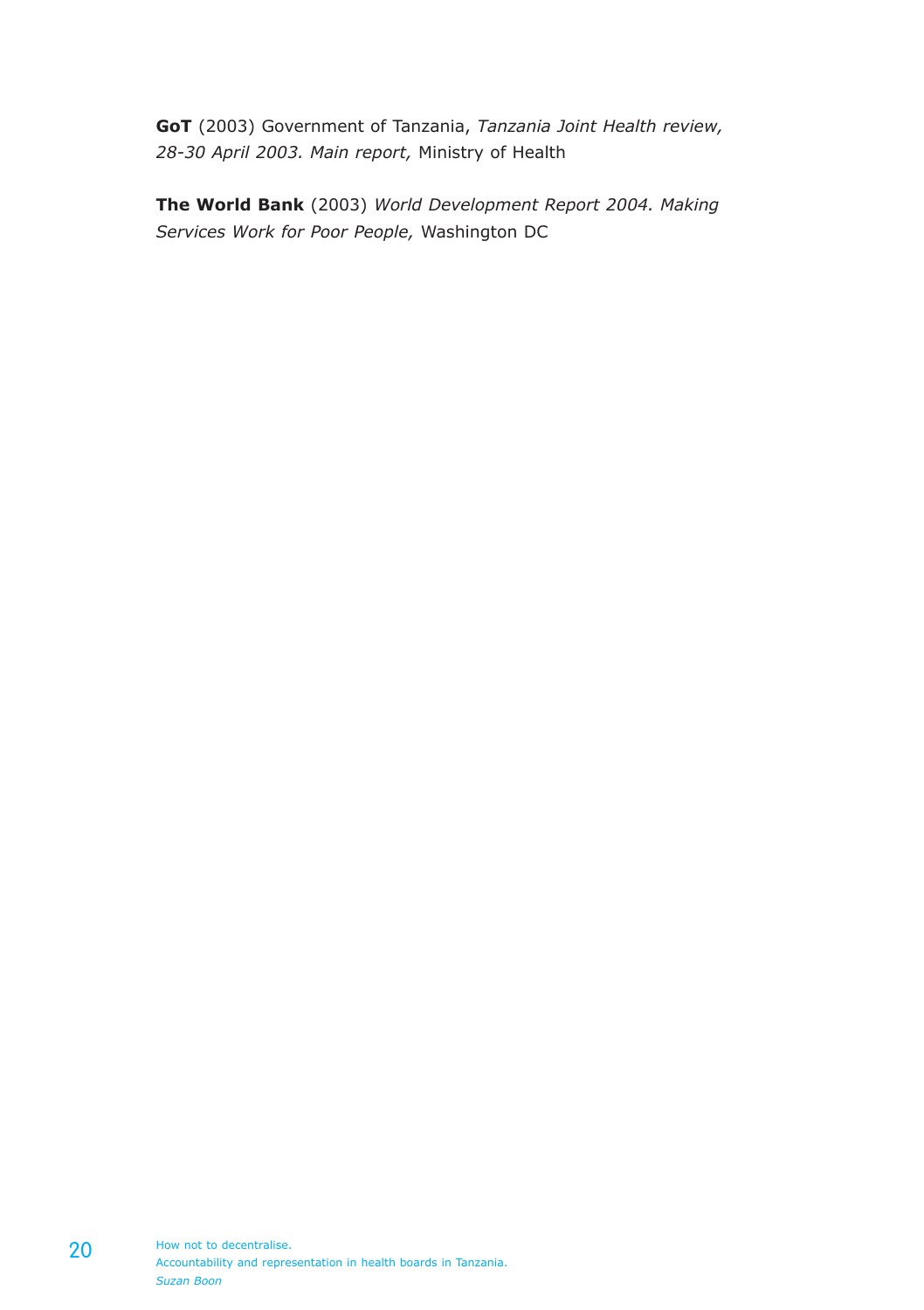# **Annex 1: membership in board and committees13**

#### **District Council Health Management Team**

District Medical Officer, District Health Secretary, District Nursing Officer, District Health Officer, District Pharmacist, District Medical Laboratory Technologist, District Dental Surgeon

#### **Council Health Service Board**

4 community members, 1 non-profit voluntary and 1 private for profit appointed by Council, Chairperson Council Social Services Committee, District Medical Planning Officer, District Medical Officer, representative Regional Health Management Team

#### **Hospital Management Committee**

3 elected community members, 2 members appointed by Council Health Management Team from Health Centre Committees and Dispensary Committees, 1 voluntary agency and 1 private for profit health facilities approved by council, 1 member Council Health Service Board, Medical Officer in-charge, 1 representative District Medical Officer's office

#### **Health Centre Committee**

3 elected community members, 1 member appointed by NGOs, Medical Officer in-charge, 1 member appointed by private not-forprofit, 2 members from Dispensary Committees elected annually, 1 member from Ward Development Committee elected annually

#### **Ward Health Committee**

Councillor, Ward Executive Officer, 1 Head Teacher appointed by Ward Development Committee, 2 members of community, clinical officer or assistant clinical officer in-charge, 1 member appointed by Ward Development Committee proposed by villages, 1 representative from Community Based Organisation appointed by Ward Development Committee

<sup>13</sup> Source: United Republic of Tanzania, 2002

How not to decentralise. Accountability and representation in health boards in Tanzania. *Suzan Boon*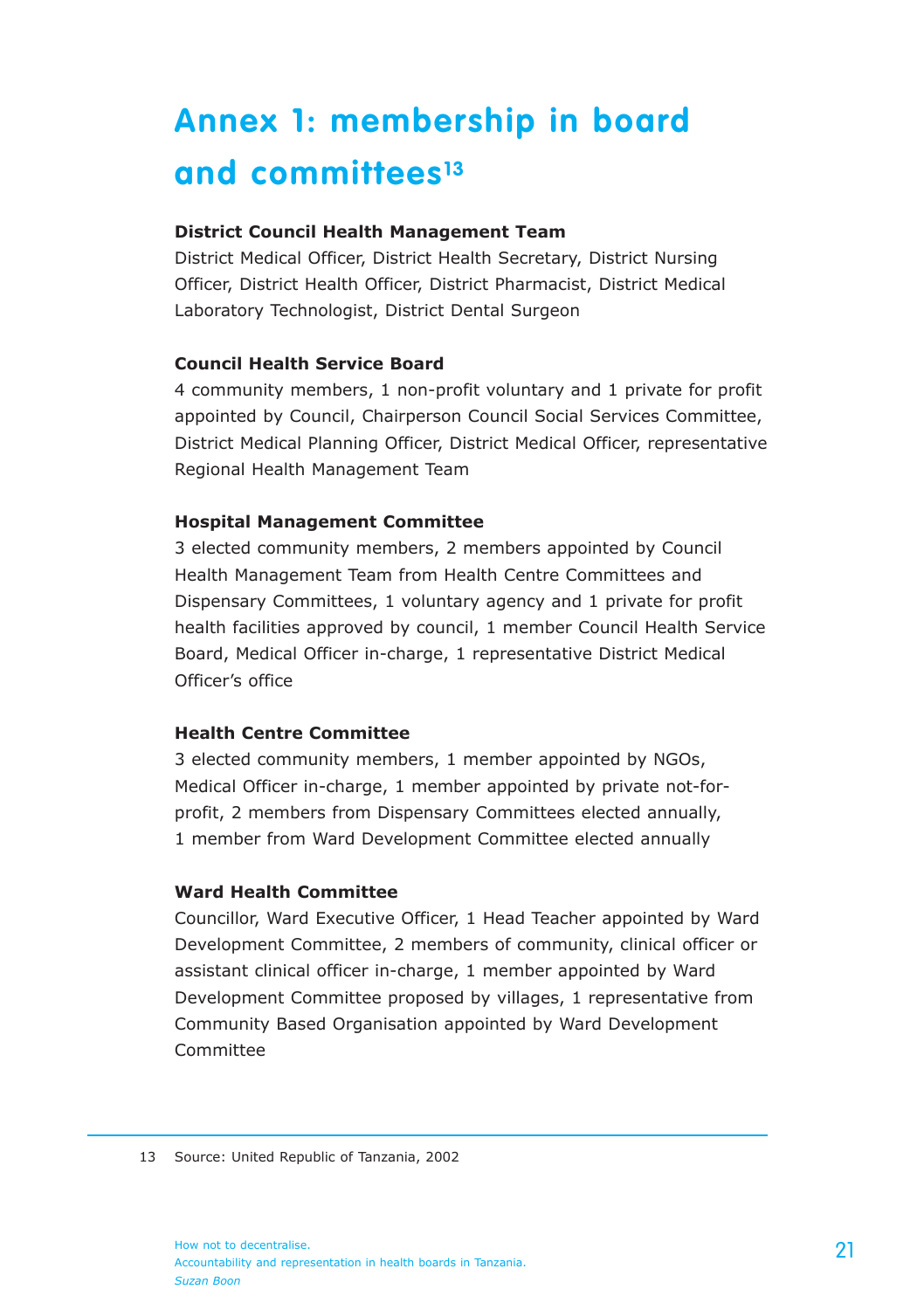#### **Dispensary Committee**

3 members from community, 1 representative from NGO not-for-profit health provides, 1 representative from private for profit health providers, 1 representative from Ward Development Committee appointed annually, 1 representative from Village Government Council, In-charge of dispensary

22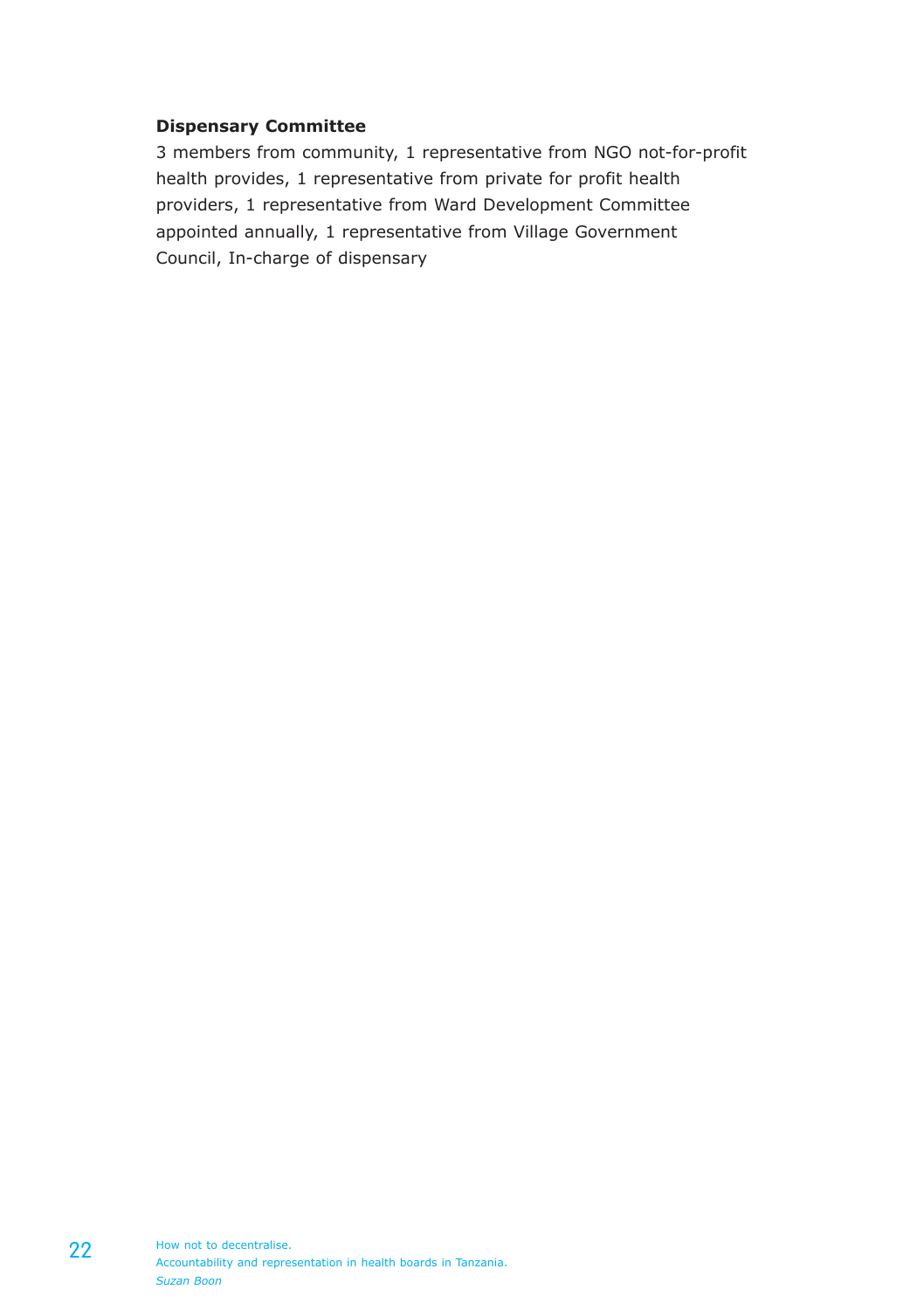## **Annex 2: format focus group interviews14**

School / Healthpost Committee (SC/HC) - Focus Group Interview Date/Place

#### **C Joint Management Bodies: SMC/HUMC**

| Issue: | <b>Internal Dynamics</b>                                                                                                     |                                     |  |  |  |
|--------|------------------------------------------------------------------------------------------------------------------------------|-------------------------------------|--|--|--|
|        | <b>Plenary Question</b>                                                                                                      | Output                              |  |  |  |
|        | A few fact-finding questions, to open<br>conversation:                                                                       |                                     |  |  |  |
| i.     | How often did you meet last year?                                                                                            | Meetings last 12 months:<br>$(i)$ : |  |  |  |
| ii.    | When was this SC/HC first started, how were<br>elections done?                                                               | (ii): When started:                 |  |  |  |
| iii.   | Do you have constitution, minutes, leaflets,<br>workplans? What do you do with minutes or<br>workplans? (How do you use 'm?) | (iii): Docs:                        |  |  |  |

| Issue:         | <b>System &amp; Network</b>                                                                                                                                                                                                                                                                                 |        |  |
|----------------|-------------------------------------------------------------------------------------------------------------------------------------------------------------------------------------------------------------------------------------------------------------------------------------------------------------|--------|--|
|                | <b>Plenary Group Dynamic</b>                                                                                                                                                                                                                                                                                | Output |  |
| $\overline{2}$ | With which other groups, organisations<br>or committees does the SC/HC relate,<br>work - directly or irdirectly? (E.g. Village<br>Assembly, DEO/DMO, etc.)<br><b>Technique: Venn Diagram</b>                                                                                                                |        |  |
| 1st.           | Listing: List on flip chart the 'persons, groups,<br>organisations, etc' with which the Committee<br>relates.                                                                                                                                                                                               |        |  |
| 2nd.           | <b>Weighing:</b> Three differently sized round cartons<br>on stock. Take off the flip chart one-by-one and<br>put on round card indicating: 'The bigger round<br>card, the more important to the SC/DC.'                                                                                                    |        |  |
| 3rd.           | Positioning: A card with 'our committee' in<br>the centre of the table. The round card are now<br>placed around the centre. It touches the centre<br>if there is a direct contact. It touches another<br>round card or nothing if there is no direct<br>contact.                                            |        |  |
| 4th.           | Relations: Then, cut-out paper arrows are<br>placed to-from 'our committee' and the<br>surrounding round cards that touch it. On<br>yellow post-its it is noted what goes from one<br>to the other - and vice versa; the content of<br>the relationships (eq: ideas, money, labour,<br>authorisation, etc.) |        |  |

14 Mr G. Prinsen, PhD Candidate from Massey University, New Zealand, designed the methodology and the format of the focus group interviews.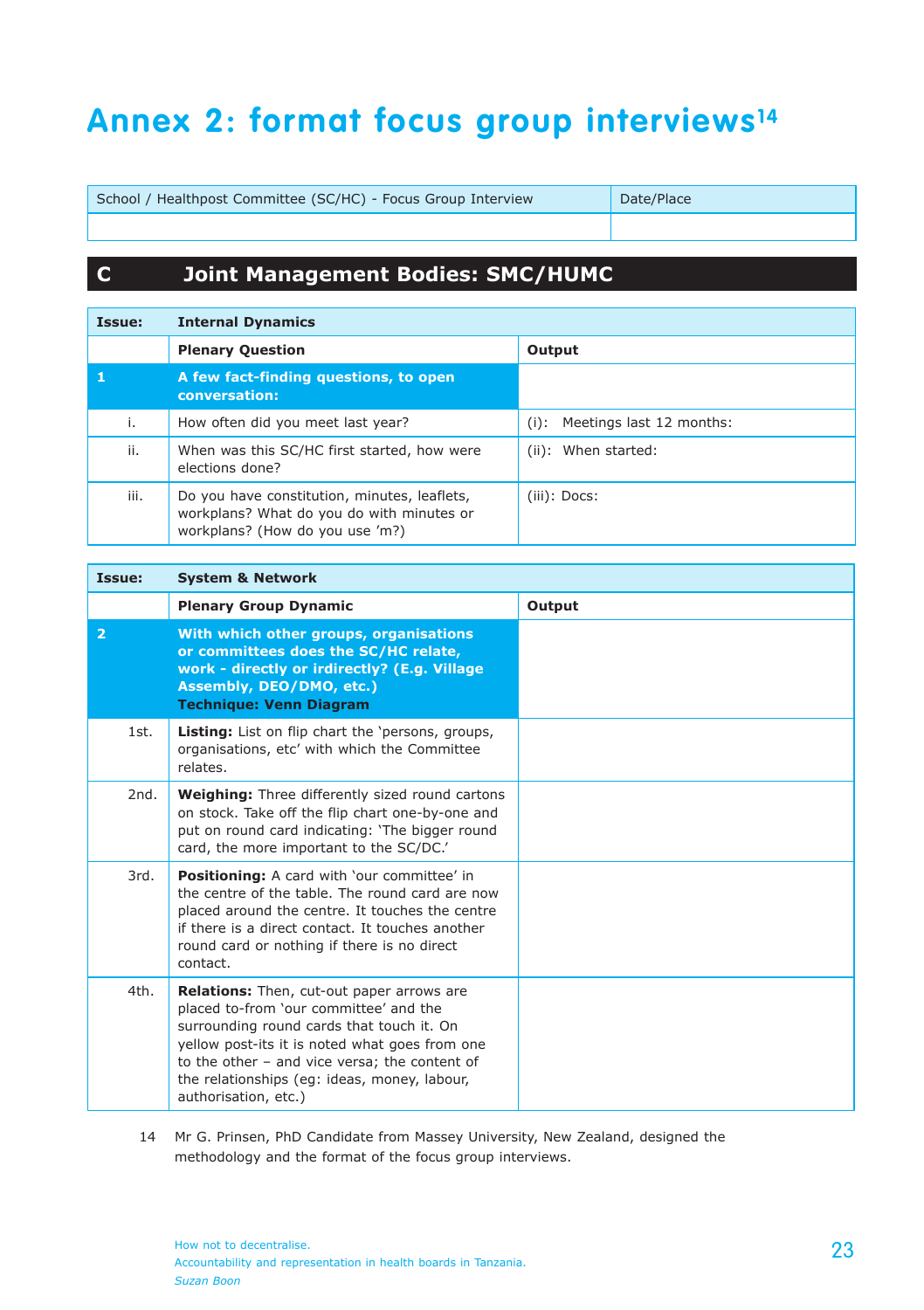### **Papers in the series**

- SNV H0702-00 **Klinken, R., G. Prinsen and S. Slootweg,** 2007. *Introduction:*  Practitioner-led research in Africa
- SNV H0702-01 **Chabal, P.,** 2007. *State and governance.* The limits of decentralisation.
- SNV H0702-02 **B-Dido, S.,** 2007. *When does the 'shoulder' pass the 'head'.* A case of pastoralist political aspirant women in northern Kenya.
- SNV H0702-03 **Francis, A.,** 2007. *Why women succeed in local politics.* The role of the informal to access leadership positions in Tanzania.
- SNV H0702-04 **Tegels, J.,** 2007. *Women as political actors.* Formal criteria and informal dynamics in electing women councillors in Niger.
- SNV H0702-05 **Magala, C. and A. Rubagumya,** 2007. *Why pay?* Motivators for payments of local market dues in Rwanda and Uganda.
- SNV H0702-06 **Boko, J.,** 2007. *Leadership makes a difference!* Comparing local revenues collection in two Benin municipalities.
- SNV H0702-07 **Graaf, K. de,** 2007. *Public expenditure tracking in Tanzania at districtlevel.* Effects on local accountability.
- SNV H0702-08 **Boon, S.,** 2007. *How not to decentralise.* Accountability and representation in health boards in Tanzania.
- SNV H0702-09 **Prinsen, G.,** 2007. *The parents, the patients and the privileged.* Accountability and elite capture in schools and clinics in Uganda and Tanzania.
- SNV H0702-10 **Wal, B. van der, J.M. Sika, A. Congo and K. Zone,** 2007. *Will patients be better off with a decentralised basic health service?* Effectiveness of a decentralizing basic health service in Burkina Faso.
- SNV H0702-11 **Wandera, J.,** 2007. *How to become partners?* The case of Awassa City Development Alliance in Southern Ethiopia.
- SNV H0702-12 **Slootweg, S., J. Groen and X. Llopart,** 2007. *What makes local government work?* Social capital, leadership, participation and ownership in Benin.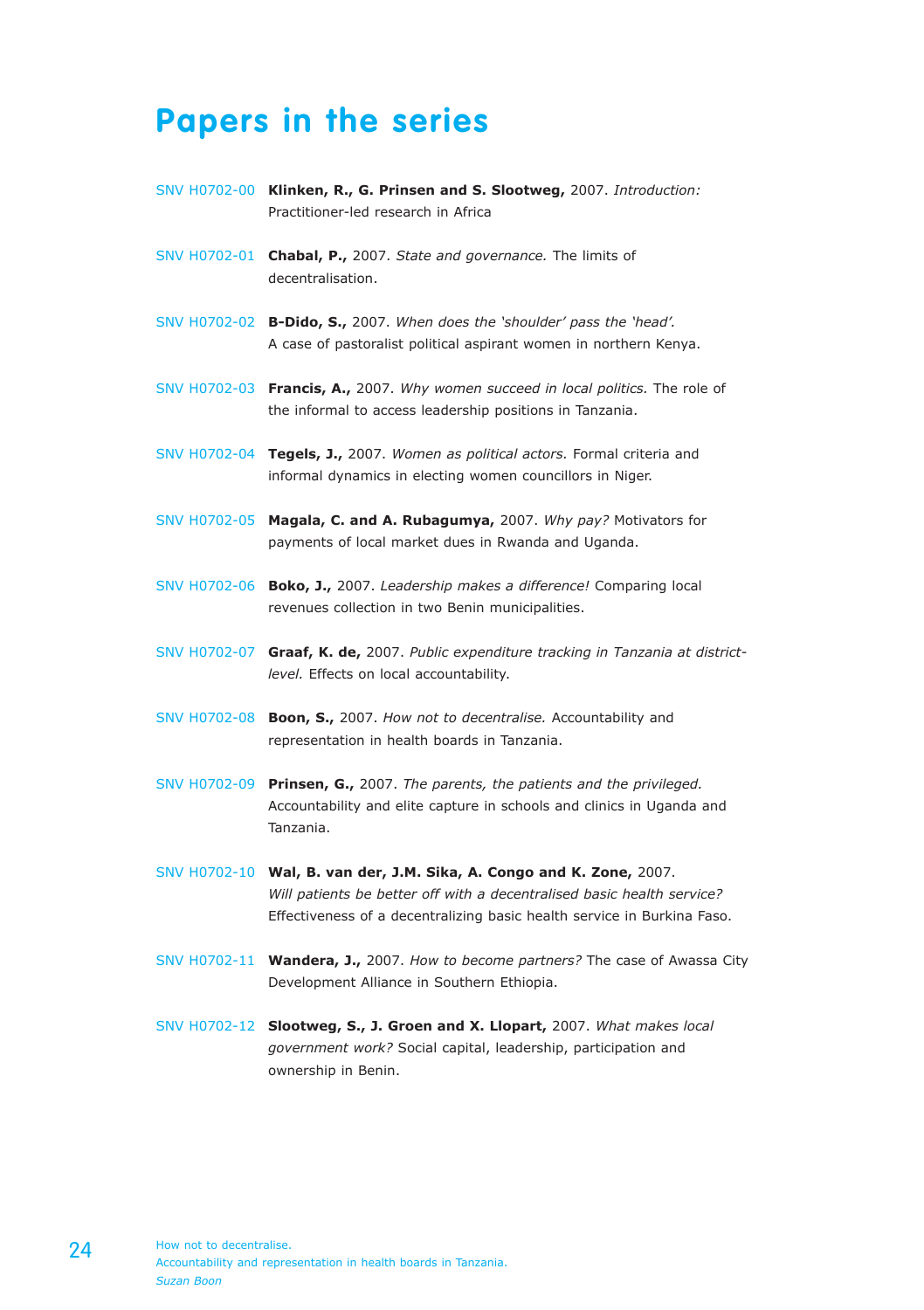#### Colofon

First publication in 2007 by SNV Netherlands Development Organisation

Boon, S., 2007. *How not to decentralise. Accountability and representation in health boards in Tanzania.* SNV publications H0702-08

© SNV Netherlands Development Organisation To order this publication: www.snvworld.org or e-mail info@snvworld.org

Design: Haagsblauw, The Hague Print: Onkenhout Groep, Almere

Paper for presentation at the European Conference of African Studies organised by the Africa-Europe Group for Interdisciplinary Studies. London: 29 June – 2 July, 2005

Panel 58: Understanding and Supporting local governance processes in East Africa